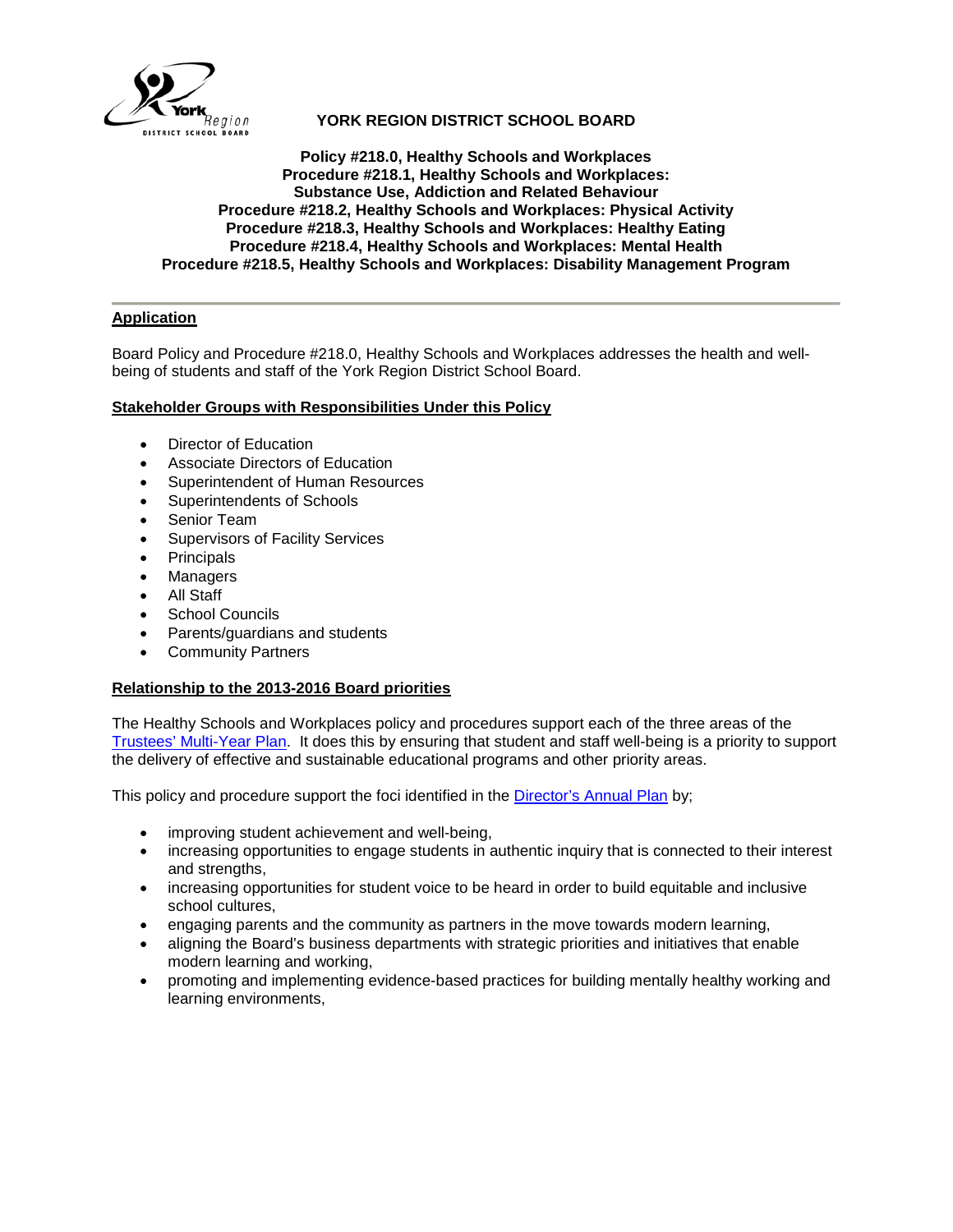- reinforcing ongoing YRDSB work in well-being via the YRDSB Well-Being Steering Committee which will:
	- o continue to develop strategies to address issues of bullying, cyberbullying and substance misuse and abuse;
	- o provide supports for positive student character development and good citizenship;
	- o grow our environmental initiatives and Ontario EcoSchools certification rates;
	- o continue to foster student involvement and citizenship through character education; and
	- o continue to support schools and workplaces in their planning for Healthy, Caring and Safe environments.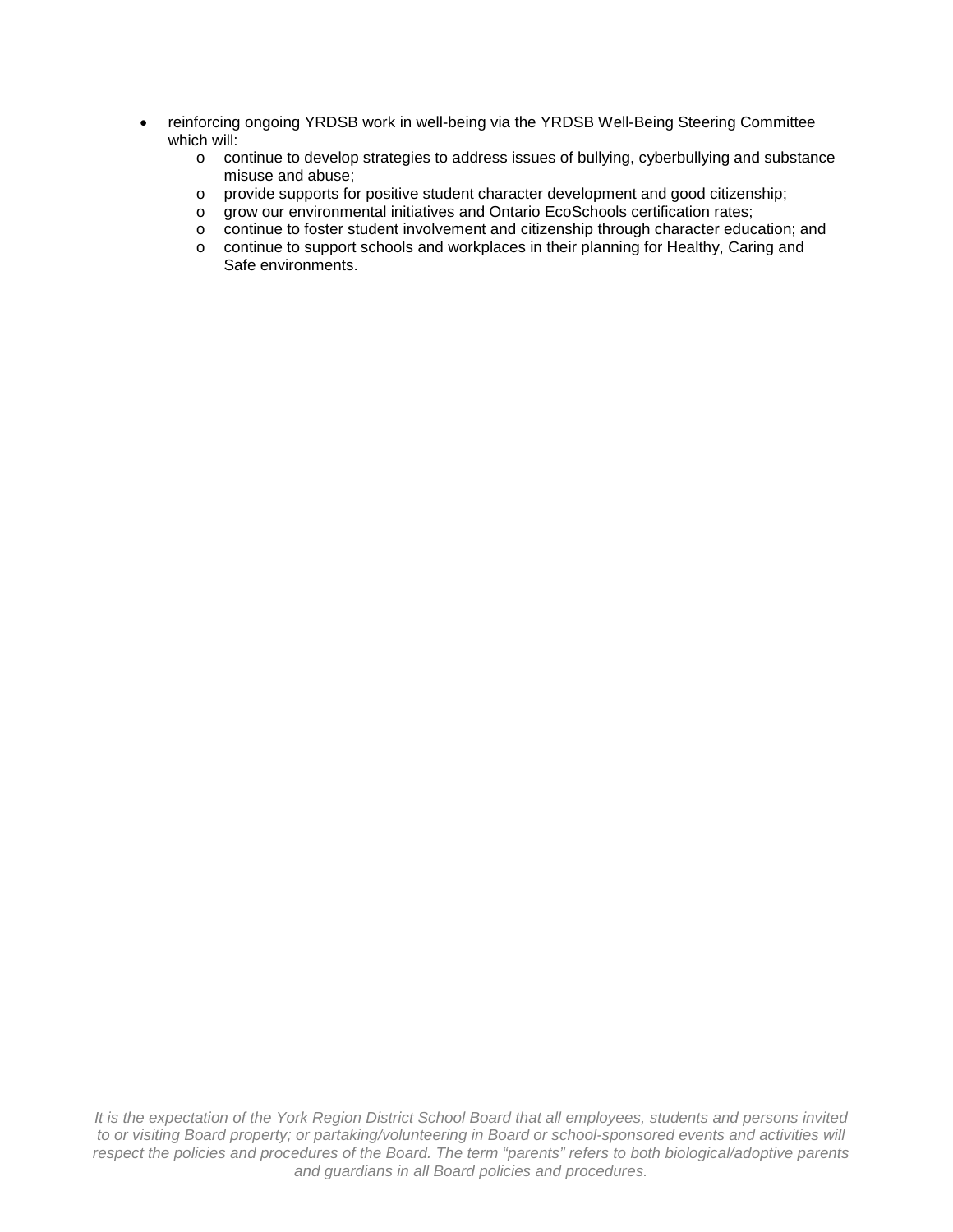

## **Board Policy #218.0 Healthy Schools and Workplaces**

## **Policy Statement**

The York Region District School Board believes that a healthy learning and working environment has a positive effect on student and staff achievement, contributes to health and well-being, and is essential for students and staff members to reach their full potential. Positive experiences at school and work help lay the foundation for healthy, productive lives.

A healthy school and workplace is developed through a comprehensive approach to both health promotion and health protection efforts.

A healthy learning and working environment is the responsibility of all stakeholders including but not limited to students, staff members, parents/guardians, community partners and all individuals who learn or work in Board facilities. Strong community partnerships are important to the achievement of healthy schools and workplaces.

The Board believes that all students and staff members are entitled to learn and work in healthy environments that are responsive to needs identified across the system, in accordance with the [Multi-](http://www.yrdsb.ca/AboutUs/BoardPlans/Pages/default.aspx)[Year Plan,](http://www.yrdsb.ca/AboutUs/BoardPlans/Pages/default.aspx) Board priorities and applicable legislation.

## **Application of Policy**

Healthy learning and working environments are supported through the Board [Healthy Schools and](http://www.yrdsb.ca/Programs/Healthy/Documents/SD-healthyschoolsandworkplacesframework.pdf)  [Workplaces Framework.](http://www.yrdsb.ca/Programs/Healthy/Documents/SD-healthyschoolsandworkplacesframework.pdf) The principles outlined in the [Charter of Rights: Mental Health and Well-Being](http://www.opsba.org/index.php?q=system/files/CC%26YMH_CharterOfRights_EN.pdf) by the Ontario Student Trustees' Association and the [Standard for Psychological Health and Safety in the](http://shop.csa.ca/en/canada/occupational-health-and-safety-management/cancsa-z1003-13bnq-9700-8032013/invt/z10032013/?utm_source=redirect&utm_medium=vanity&utm_content=folder&utm_campaign=z1003)  [Workplace](http://shop.csa.ca/en/canada/occupational-health-and-safety-management/cancsa-z1003-13bnq-9700-8032013/invt/z10032013/?utm_source=redirect&utm_medium=vanity&utm_content=folder&utm_campaign=z1003) by the Canadian Standards Association are embedded throughout this policy and support the Board's commitment to student and staff achievement.

## **Responsibilities**

*The Board of Trustees is responsible for:*

- reviewing the Healthy Schools and Workplaces policy in accordance with the priorities in the Trustees' Multi-Year Plan and the approved policy review cycle; and
- understanding and communicating with members of the community about the Healthy Schools and Workplaces policy, as required.

## *The Director of Education is responsible for:*

- implementing and operationalizing the Healthy Schools and Workplaces policy; and
- providing system leadership for creating and maintaining healthy learning and working environments including, but not limited to;
	- establishing cross-functional committees to integrate strategies for healthy learning and working environments, and
	- encouraging partnerships with municipal, regional, provincial and community representatives to promote and support healthy schools and workplaces.

## *The Associate Directors are responsible for:*

• ensuring the Healthy Schools and Workplaces policy and its related procedures are implemented.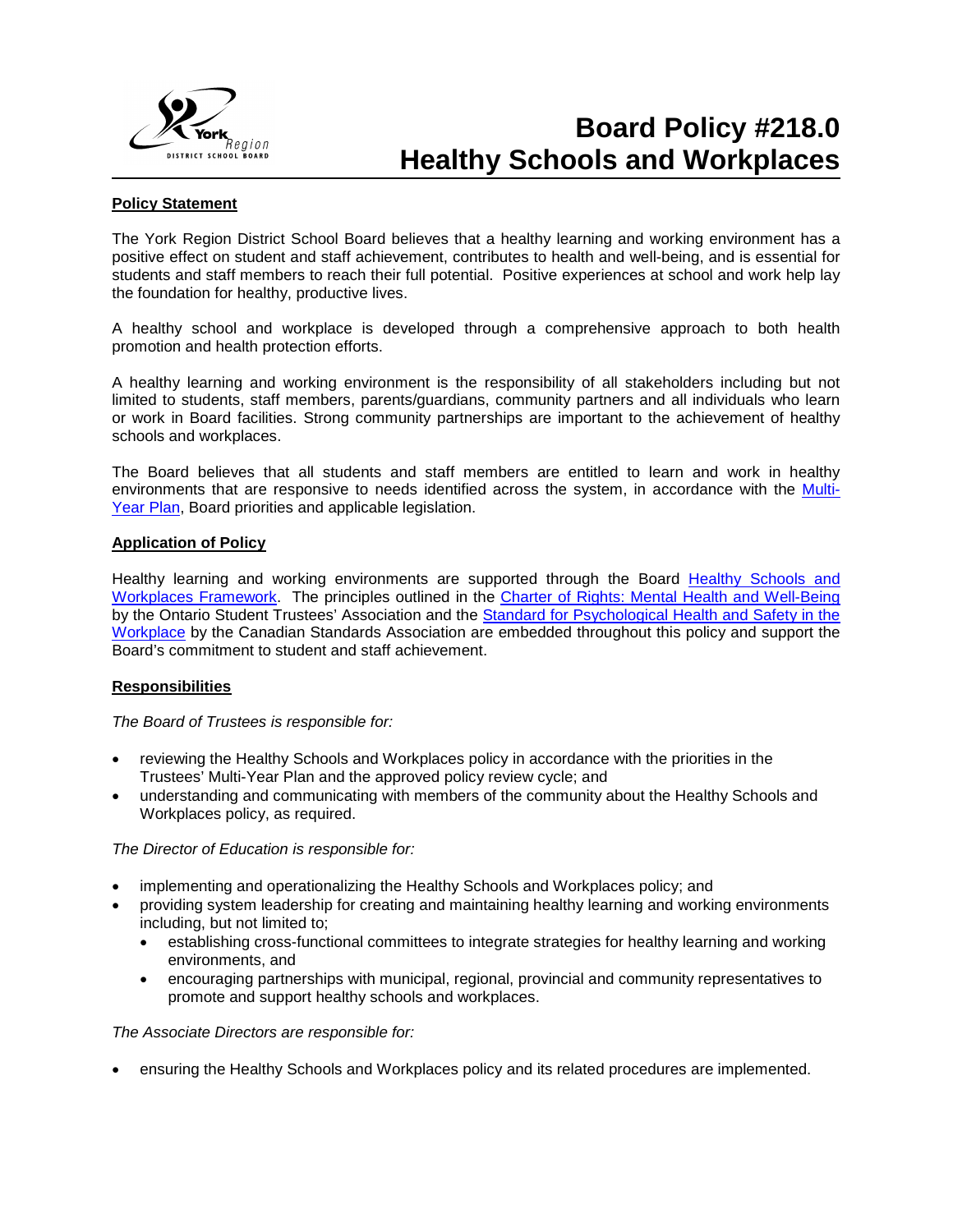## *The Superintendent of Human Resource Services is responsible for:*

• ensuring providers for staff health supports are secured, in accordance with Board policy and procedure, External Presenter Presentations Guidelines and Corporate Discount Rates Guidelines.

## *Superintendents are responsible for:*

- supporting and maintaining a healthy learning and working environment;
- ensuring staff, students, parents/guardians and community members have opportunities to contribute to creating healthy learning and working environments;
- providing leadership to ensure the effective implementation of the Healthy Schools and Workplaces Policy;
- ensuring wellness goals are embedded in all school and department improvement plans; and
- supporting work with community partners to enhance healthy learning and working environments.

## *Principals, Managers and Supervisors are responsible for:*

- supporting and maintaining a healthy learning and working environment;
- providing leadership and identifying learning opportunities for staff members, students, parents/guardians and school council members in accordance with the **[Healthy Schools](http://www.yrdsb.ca/Programs/Healthy/Documents/SD-healthyschoolsandworkplacesframework.pdf) and** [Workplaces](http://www.yrdsb.ca/Programs/Healthy/Documents/SD-healthyschoolsandworkplacesframework.pdf) Framework, where applicable;
- ensuring that the policies, procedures and guidelines related to personal safety and injury prevention are adhered to;
- ensuring that the [Ontario Physical Education Safety Guidelines](http://safety.ophea.net/) are adhered to;
- facilitating community partnerships to enhance healthy learning and working environments;
- ensuring that wellness goals, aligned with the [Healthy Schools and Workplaces Framework,](http://www.yrdsb.ca/Programs/Healthy/Documents/SD-healthyschoolsandworkplacesframework.pdf) are embedded in school or department improvement plans and implemented;
- encouraging the use of Ministry of Education, Board and community partner resources, such as, but not limited to the [Healthy Schools and Workplaces Action Plan,](https://bww.yrdsb.ca/boarddocs/Documents/FOR-heatlhyschoolsandworkplacesactionplantemplate.pdf) to support well-being initiatives; and
- providing staff members with contact information for personal health support programs offered through the Board.

## *All staff members are responsible for:*

- their own personal well-being and professional growth for personal and organizational benefit;
- being a positive influence in support of student achievement and well-being;
- maintaining a high standard of conduct that reflects their position of influence and responsibility;
- creating and sustaining a healthy learning and working environment;
- developing and/or supporting the [Healthy Schools and Workplaces Action Plan,](https://bww.yrdsb.ca/boarddocs/Documents/FOR-heatlhyschoolsandworkplacesactionplantemplate.pdf) as applicable,
- working with community partners to implement strategies associated with well-being goals identified within school or department improvement plans;
- facilitating the development of knowledge, skills and leadership among students and/or staff members to support a healthy learning and working environment, applying the principles outlined in the [Healthy](http://www.yrdsb.ca/Programs/Healthy/Documents/SD-healthyschoolsandworkplacesframework.pdf)  Schools [and Workplaces](http://www.yrdsb.ca/Programs/Healthy/Documents/SD-healthyschoolsandworkplacesframework.pdf) Framework; and
- adhering to the policies, procedures and guidelines related to personal safety and injury prevention.

## *Municipal, Regional, Provincial, and Community Partners are responsible for:*

- supporting staff members in promoting and maintaining a healthy learning and working environment, in accordance with Board priorities, policies and procedures;
- providing facilities, staff support, resources, and consultation services as per agreements,
- working with board staff members to align practices that meet collective organizational goals, and
- supporting and participating in cross-functional committees where applicable.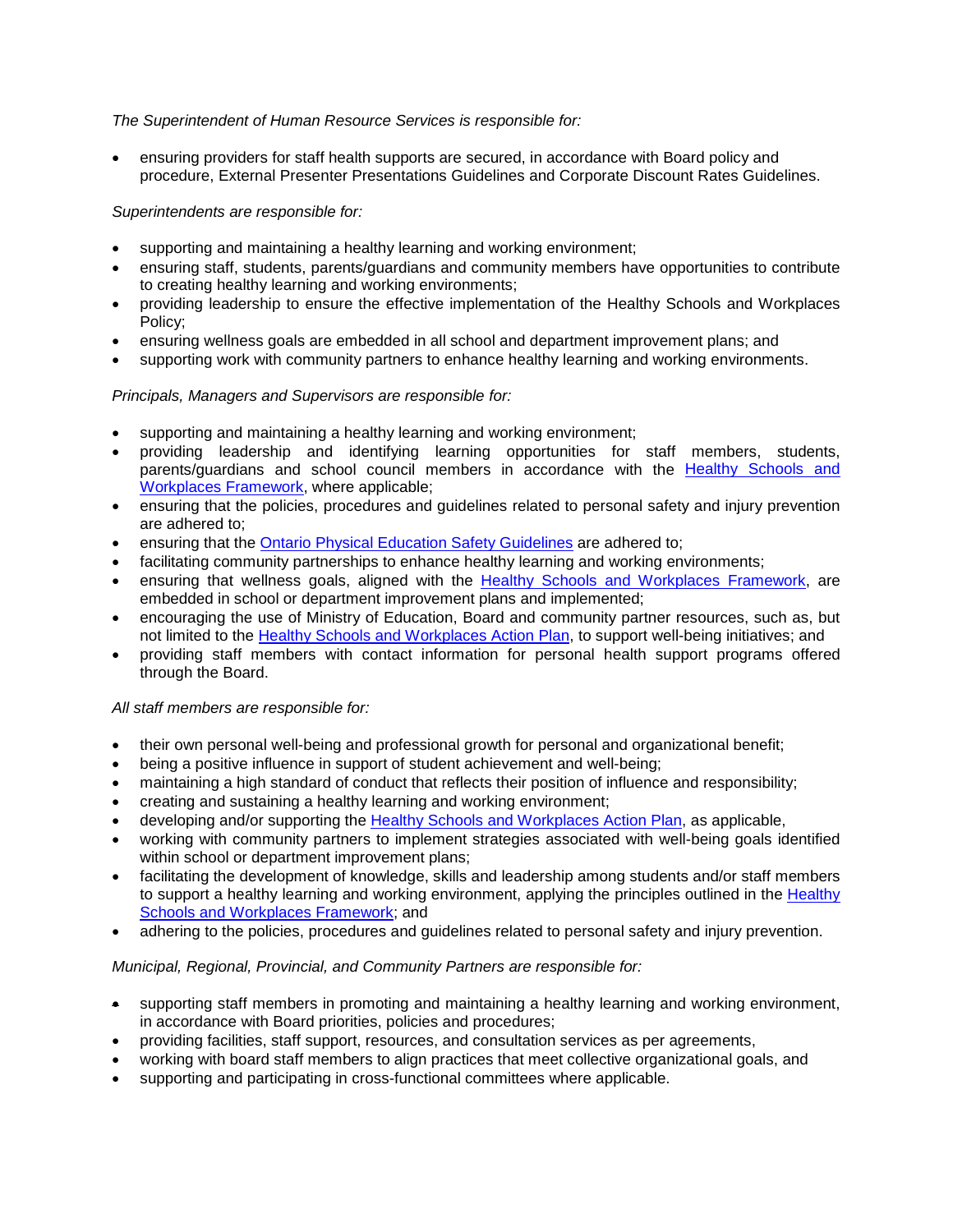## *Parents/Guardians, Students and Community Members are responsible for:*

• supporting the promotion and maintenance of a healthy learning environment, in accordance with Board priorities, policies and procedures.

## **Definitions**

## *[Charter of Rights: Mental Health and Well-Being](http://www.opsba.org/index.php?q=system/files/CC%26YMH_CharterOfRights_EN.pdf)*

The charter is a declaration by the Ontario Student Trustees' Association (OSTA-AECO) that encourages a united stance on mental health issues affecting Ontario's children and youth. The charter outlines rights to respect, acceptance, support, service, success and protection. These rights describe a set of ideal standards for accepting, respecting, assisting and engaging children and youth in the context of mental health within their communities.

## *Community Partners*

Community partners are organizations with which the Board works to promote staff and student achievement and well-being. They may include, but are but not limited to, public health, provincial health organizations, local municipalities, local social service agencies and local health charities.

#### *Health*

Health is a state of complete physical, mental, spiritual and social well-being among students and staff through the establishment of a healthy physical environment, supportive and inclusive social environment, quality instruction, professional development and programs, and community partnerships (adapted from the World Health Organization and Ministry of Education).

#### *Healthy School and Workplace*

A healthy school and workplace addresses the physical environment, occupational health and safety requirements, health and lifestyle practices, and supportive and inclusive school and workplace culture as elements that support both health protection and health promotion for all students and staff members (adapted from Excellence Canada).

## *Health Promotion*

Health promotion involves strategies to address elements of health and lifestyle practices, as well as a supportive workplace culture.

## *Health Protection*

Health protection involves strategies to address elements of the physical environment and occupational health and safety.

## *Healthy Learning and Working Environment*

A healthy learning and working environment:

- contributes to student and staff achievement and well-being;
- involves being respectful of one another's social, emotional, spiritual and physical well being; and
- comprehensively addresses all foundations of the [Healthy Schools and Workplaces Framework](http://www.yrdsb.ca/Programs/Healthy/Documents/SD-healthyschoolsandworkplacesframework.pdf) in an integrated and holistic way;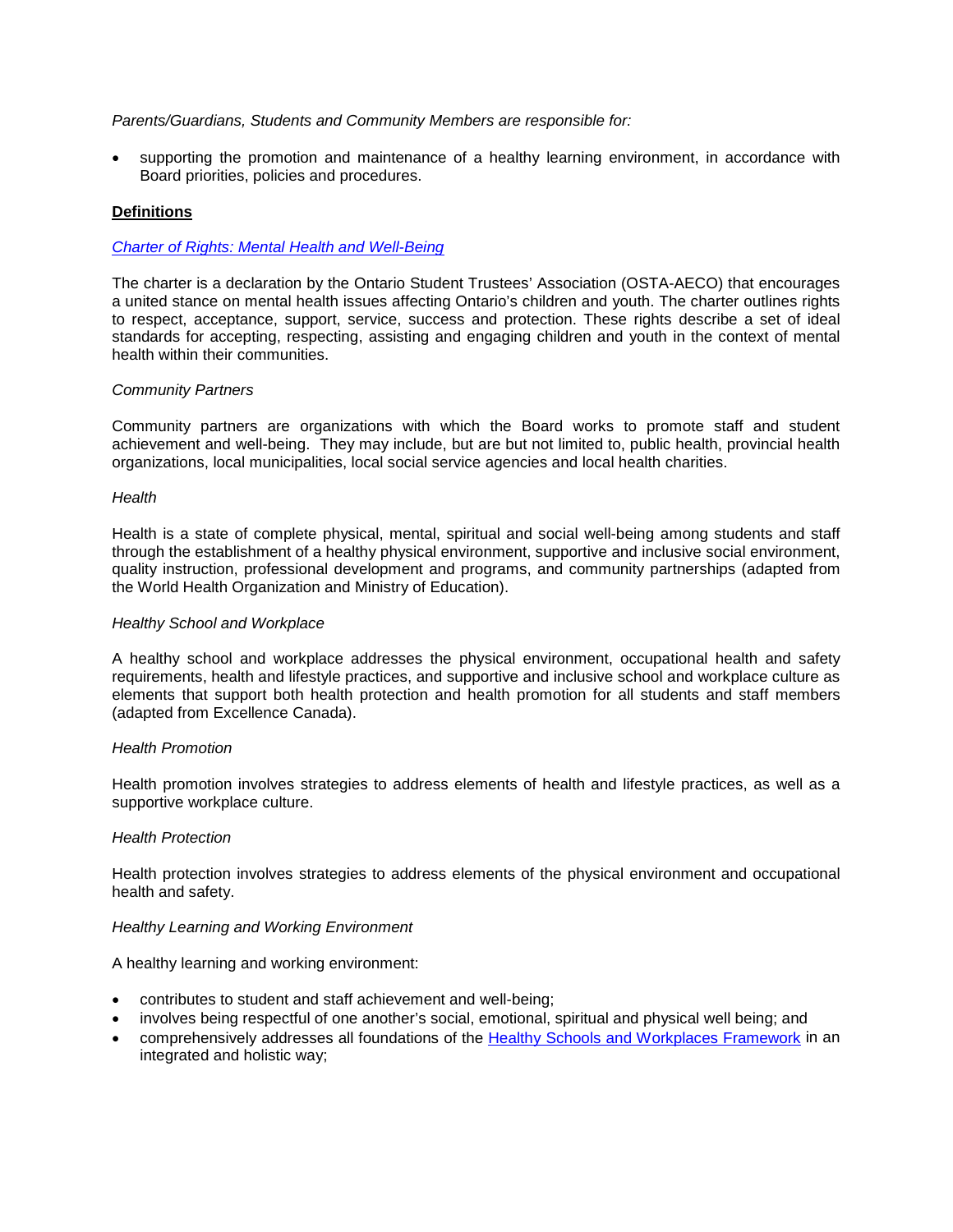#### *Mental Health*

Mental health is a state of well-being in which the individual realizes his or her own abilities, can cope with the normal stresses of life, can work productively and fruitfully, and is able to make a contribution to his or her community. In this positive sense, mental health is the foundation for individual well-being and the effective functioning of a community (World Health Organization).

#### *[Healthy Schools and Workplaces Framework](http://www.yrdsb.ca/Programs/Healthy/Documents/SD-healthyschoolsandworkplacesframework.pdf)*

The framework, adapted from Ministry of Education's [Foundations for a Healthy School,](http://www.edu.gov.on.ca/eng/healthyschools/foundations.pdf) supports an integrated, comprehensive approach to school and workplace health by providing opportunities to observe, learn and sustain positive health habits.

#### *Healthy Schools and [Workplaces Action Plan](https://bww.yrdsb.ca/boarddocs/Documents/FOR-heatlhyschoolsandworkplacesactionplantemplate.pdf)*

The action plan is a tool to support schools and departments in developing and implementing student and staff well-being goals. The action plan is based on the Board [Healthy Schools and Workplaces](http://www.yrdsb.ca/Programs/Healthy/Documents/SD-healthyschoolsandworkplacesframework.pdf)  [Framework.](http://www.yrdsb.ca/Programs/Healthy/Documents/SD-healthyschoolsandworkplacesframework.pdf)

## *[Ontario Physical Education Safety Guidelines](http://safety.ophea.net/)*

The guidelines developed by [Ophea,](http://www.ophea.net/) represent the minimum standards for student risk management practice for school boards. They apply to physical activities that occur on the school site or as part of a school-sponsored trip. They do not apply to free-play activities during recess and lunch (Ophea, 2013).

#### *Personal Safety and Injury Prevention*

Personal safety involves taking intentional measures to minimize the risk of physical or mental harm that may be either intentional or unintentional. Injury prevention involves developing skills and strategies to avoid personal harm that may otherwise occur through high risk behaviour or exposure to risk factors. These strategies could include, but are not limited to, safety-mindedness, allergy awareness and first aid.

#### *Spirituality*

Spirituality refers to the way that individuals develop a world view involving principles, values, traditions, and customs in their understanding of the purpose and meaning of life. Spirituality is often associated with religious practice, but can also be developed outside of religion. Practices that support spiritual wellbeing may include, but are not limited to, reflection, introspection, meditation, and/or specific religious practices (adapted from Draft Program Accommodation of Religious Requirements, Practices, and Observances: A Guideline, [University of Maryland Medical Centre,](http://umm.edu/health/medical/altmed/treatment/spirituality) [University of California, Riverside,](http://wellness.ucr.edu/spiritual_wellness.html) and [Ministry of Children and Youth Services\)](http://www.children.gov.on.ca/htdocs/English/topics/youthopportunities/steppingstones/youth_policy_development.aspx).

## *[Standard for Psychological Health and Safety in the Workplace](http://shop.csa.ca/en/canada/occupational-health-and-safety-management/cancsa-z1003-13bnq-9700-8032013/invt/z10032013/?utm_source=redirect&utm_medium=vanity&utm_content=folder&utm_campaign=z1003)*

The voluntary standard was commissioned by the Mental Health Commission of Canada and developed by the Canadian Standards Association. The standard has been designed to help organizations strive towards becoming workplaces that actively promote psychological well-being and prevent harm to employee psychological health, including in negligent, reckless, or intentional ways, and promote psychological well-being.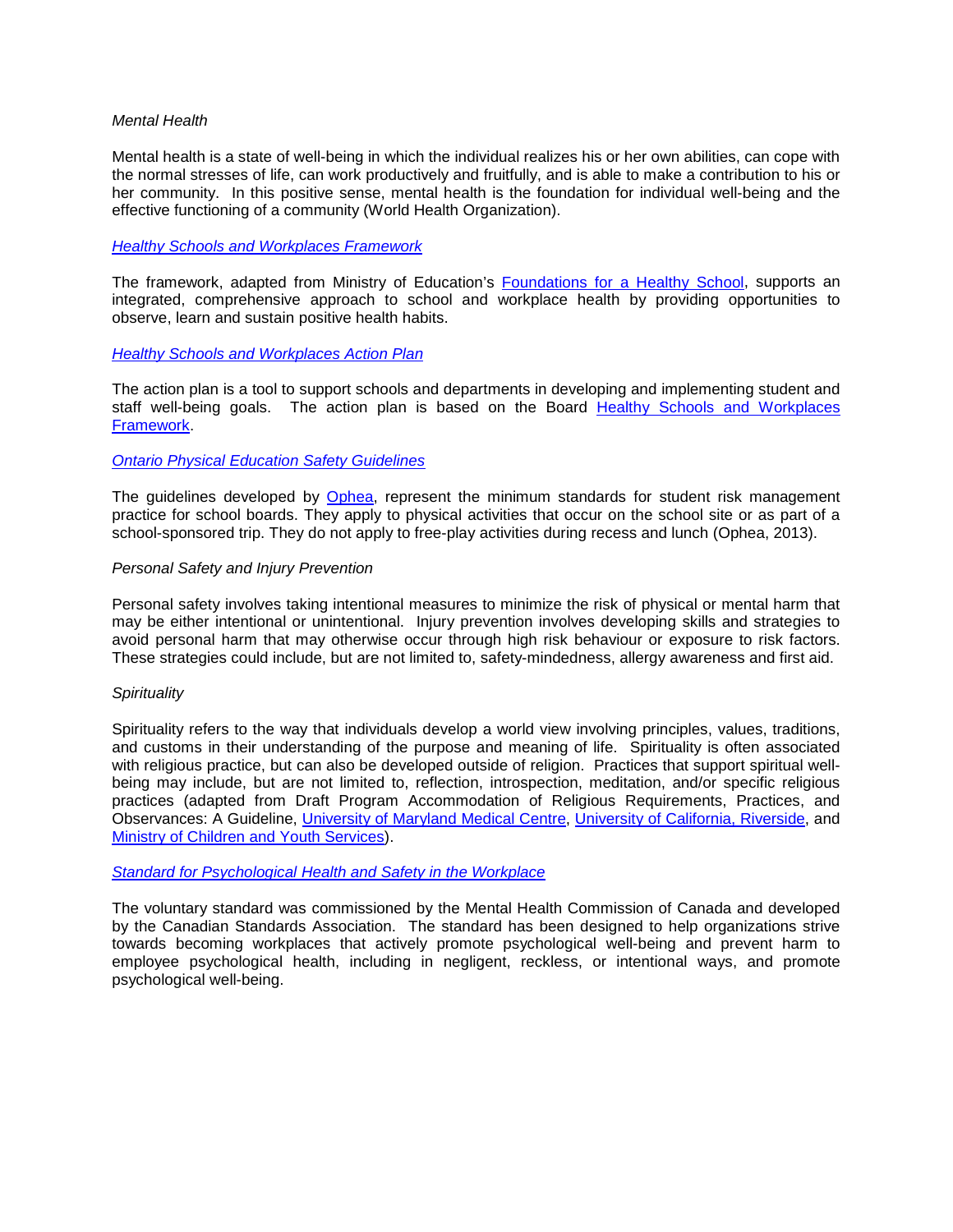## *Wellness/Well-Being*

Wellness/well-being involves maintaining a balance between physical, mental, spiritual and/or social resources and challenges. It is the optimal state of health of individuals and groups. There are two focal aspects: the realization of the fullest potential of an individual physically, psychologically, socially, spiritually and economically, and the fulfillment of one's role expectations in the family, community, workplace and other settings (adapted from [World Health Organization, 2006,](http://www.who.int/healthpromotion/about/HPR%20Glossary_New%20Terms.pdf) and [Dodge, Daly, Huyton,](http://www.internationaljournalofwellbeing.org/index.php/ijow/article/viewFile/89/238)  [and Sanders, 2012\)](http://www.internationaljournalofwellbeing.org/index.php/ijow/article/viewFile/89/238).

## **[Related Policies](http://www.yrdsb.ca/AboutUs/Policy/Pages/default.aspx)**

[Board Policy #152.0, Inclement Weather](http://www.yrdsb.ca/boarddocs/Documents/PP-inclementweatherandemergencyconditionsdays-152.0.pdf) Days [Board Policy #210.0, Communicable Diseases](http://www.yrdsb.ca/boarddocs/Documents/POL-communicabledisease-210.pdf) [Board Policy # 235.0, Environmental Responsibility](http://www.yrdsb.ca/boarddocs/Documents/POL-environment-235.pdf) [Board Policy #240.0, Respectful Workplace and Learning Environment](http://www.yrdsb.ca/boarddocs/Documents/PP-respectfulworkplaceandlearningenvironment-240.pdf) [Board Policy #250.0, Violence Prevention and Intervention](http://www.yrdsb.ca/boarddocs/Documents/PP-ViolencePrevention-250.pdf) Board Policy #261.0, [Equity and Inclusivity](http://www.yrdsb.ca/boarddocs/Documents/POL-equityandinclusiveeducation-261.pdf) [Board Policy #350, Outdoor Education](http://www.yrdsb.ca/boarddocs/Documents/PP-outdoored-350.pdf) [Board Policy #407.0, Accessibility](http://www.yrdsb.ca/boarddocs/Documents/PP-accessibilitystandardsforcustomerservice-407.pdf) [Board Policy #425.0, Provision of Barrier-Free Facilities](http://www.yrdsb.ca/boarddocs/Documents/POL-barrierfree-425.pdf) [Board Policy #540.0, Health and Safety -](http://www.yrdsb.ca/boarddocs/Documents/PP-healthandsafety-540.pdf) Employees [Board Policy #601.0, Supports for First Nations, Métis, and Inuit Students](http://www.yrdsb.ca/boarddocs/Documents/PP-supportsforaboriginalstudents-601.pdf) [Board Policy #642.0, Field Trips](http://www.yrdsb.ca/boarddocs/Documents/PP-fieldtrips-642.pdf) [Board Policy #661.0, Anaphylactic Reactions](http://www.yrdsb.ca/boarddocs/Documents/PP-anaphylacticreactions-661.pdf) [Board Policy #668.0, Caring and Safe Schools](http://www.yrdsb.ca/boarddocs/Documents/PP-review-safecaringandsupportiveschools-668.pdf)

## **Department**

Educational and Community Services Curriculum and Instructional Services Human Resource Services

## **Policy History**

Replaces Policy #575.0, Program of Employee Assistance Approved 2009 Working Document June 2014 Revised March 2016

*It is the expectation of the York Region District School Board that all employees, students and persons invited to or visiting Board property; or partaking/volunteering in Board or school-sponsored events and activities will respect the policies and procedures of the Board. The term "parents" refers to both biological/adoptive parents and guardians in all Board policies and procedures.*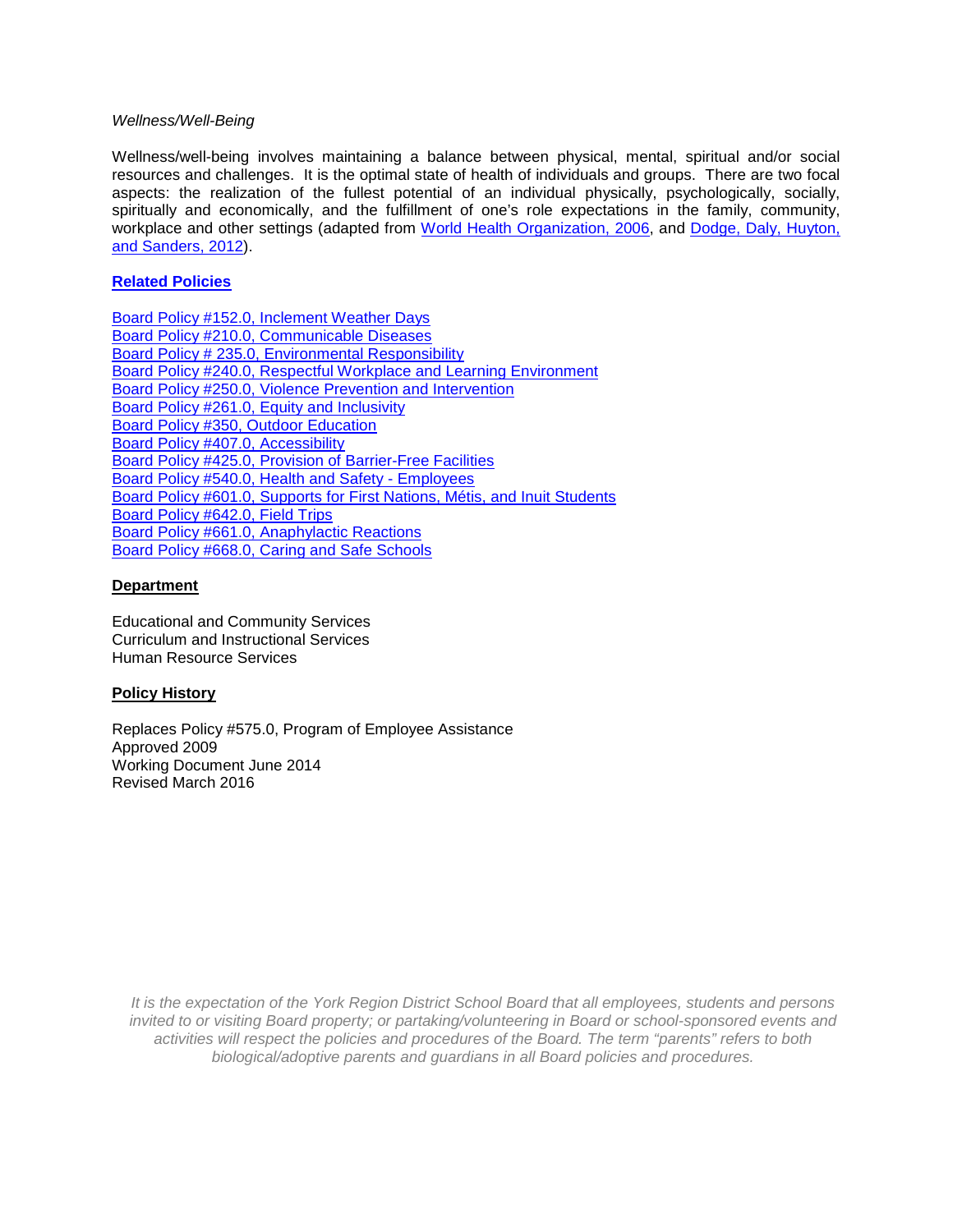

## **Board Procedure #218.1 Healthy Schools and Workplaces: Substance Use, Addiction and Related Behaviour**

The York Region District School Board recognizes that minimizing harm associated with substance use, addiction and related behaviour has a positive effect on the physical, mental, spiritual and social wellbeing and safety of students and staff members. In particular, substance use, addiction and related behaviour can impair achievement, readiness to learn and work, and self-esteem. We are committed to work with students staff members and community to address substance use, addiction, and related behaviour and create safer schools and workplaces.

This procedure outlines the process for responding to substance use, addiction and related behaviour of students and staff members. Managing substance use, addiction and related behaviour helps to lay the foundation for healthy, productive lives.

All students and staff members are expected to take reasonable efforts to be well enough to report to and remain fit and ready for learning and work.

## **Definitions**

#### *Addiction and Related Behaviour*

The uncontrollable use of one or more substances and/or dependency on an activity or activities. Being addicted is associated with discomfort or distress when that use is discontinued or severely reduced (Health Canada). Related behavior includes, but is not limited to, substance misuse, which can include activities like occasional or experimental drug use or the use of a prescription drug for purposes other than for which it was prescribed.

## *Drug Paraphernalia*

Any equipment, product or material that is used to produce, conceal, consume or distribute substances. This may include, but is not limited to, bongs, roach clips, miniature spoons, electronic vaporizers, straws, needles and various types of pipes (National Anti-Drug Strategy).

#### *Electronic Vaporizers*

Facilitate consumption of nicotine solutions and related products. They may include, but are not limited to, electronic products such as electronic cigarettes and pipes. Most of these products are shaped and look like their conventional counterparts. They may produce a vapour that resembles smoke and a glow that resembles the tip of a cigarette.

#### *Fit for Duty Protocol*

A process used by Human Resource Services to determine if a staff member is able to safely and/or acceptably perform assigned duties without any limitations resulting from, but not limited to: impairment, the use or being under the influence or effect of or after-effects of alcohol, illicit or non-illicit substances including but not limited to recreational or medical cannabis; the misuse of and/or failure to take prescribed medications; and/or extreme fatigue.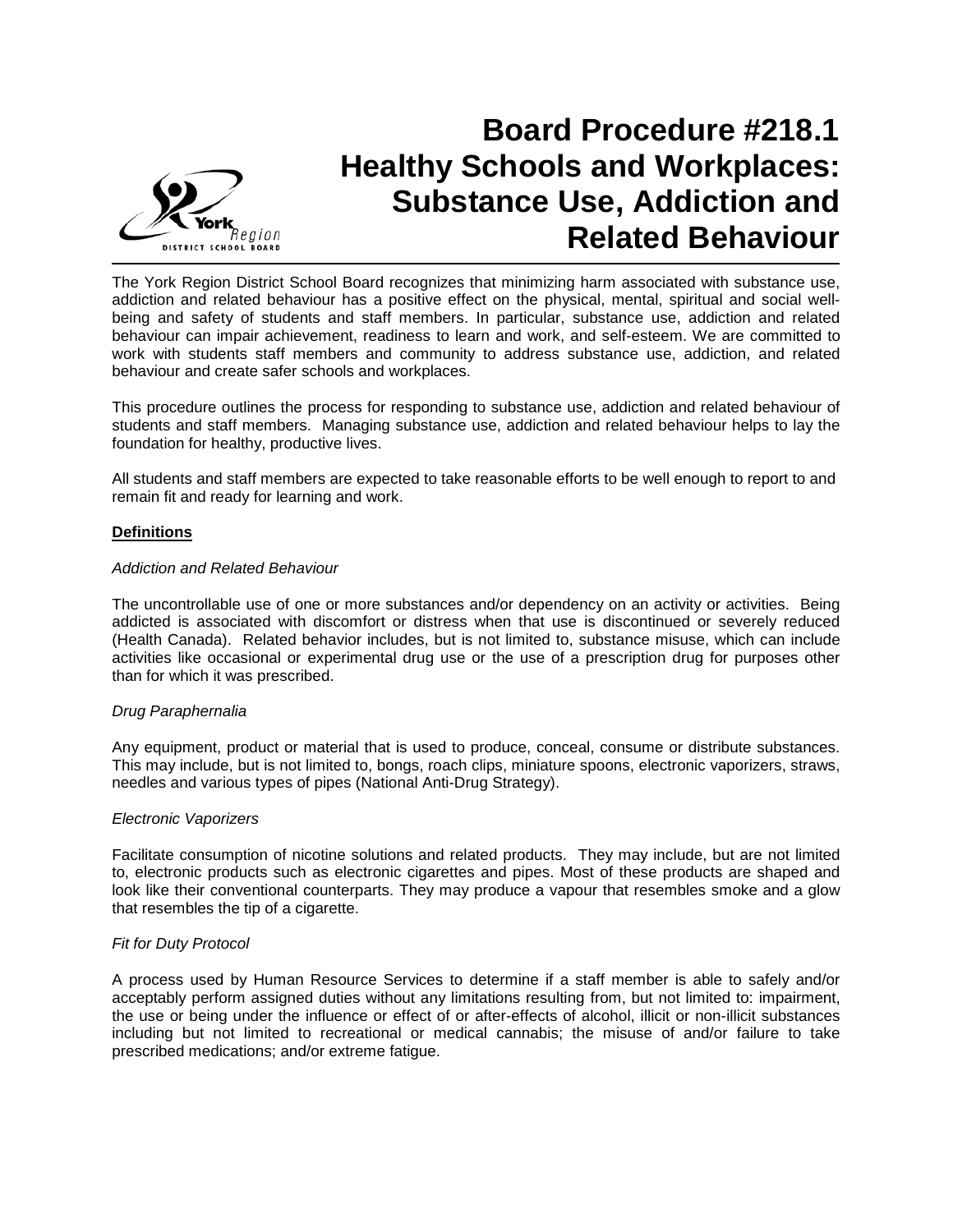## *Reasonable Cause*

Determined by firsthand observation of diminished performance or overall demeanour including, but not limited to, situations in the normal course where the individual exhibits a combination of the following:

- is noticeably and clearly impaired;
- has impaired alertness, coordination, reactions, responses or effort;
- exhibits a condition that threatens personal safety or that of others;
- exhibits physical characteristics such as glassy and/or red eyes, sweating, tremors, unsteady gait, and/or the smell of alcohol, cannabis, and/or illicit substances, and/or slurred speech;
- demonstrates impaired capacity to learn or work due to dependence on a substance or activity; and/or
- exhibits a condition or behavior that presents the appearance of uncharacteristic, inappropriate and/or unprofessional conduct, impaired judgment, excessive irritability, and/or incoherence.

Any of the above may be detrimental to students, the school community and/or co-workers. Reasonable cause should be determined by at least two individuals, including the principal, supervisor or manager and/or others observing the individual.

## *Substance*

Anything taken into the body that changes the way you think, act and/or feel, including but not limited to:

- alcohol
- street drugs
- tobacco
- nicotine
- caffeine
- cannabis
- over-the-counter and prescription medications
- vitamins, herbal remedies, or natural substances
- other products used to gain a "high", such as solvents and aerosols.
- (York Region Public Health)

## **Responsibilities**

*The Director of Education shall:*

• allocate staff and resources to support the Healthy Schools and Workplaces: Substance Use, Addiction and Related Behaviour procedure.

*Human Resource Services shall:*

- work with principals, managers, and supervisors to ensure that every reasonable precaution is taken to protect the safety of all students and staff members, by ensuring that workers are not impaired while performing duties, nor introducing hazards to the workplace as a result of impairment; and
- with regard to staff member substance use, abuse and related behavior:
	- **based on reasonable cause**, work with the immediate supervisor to safely remove the staff member from their responsibilities in the workplace,
	- refer or provide access to support as required, such as, but not limited to, the Employee Assistance Program (EAP), disability management and/or community supports, and
	- determine appropriate discipline.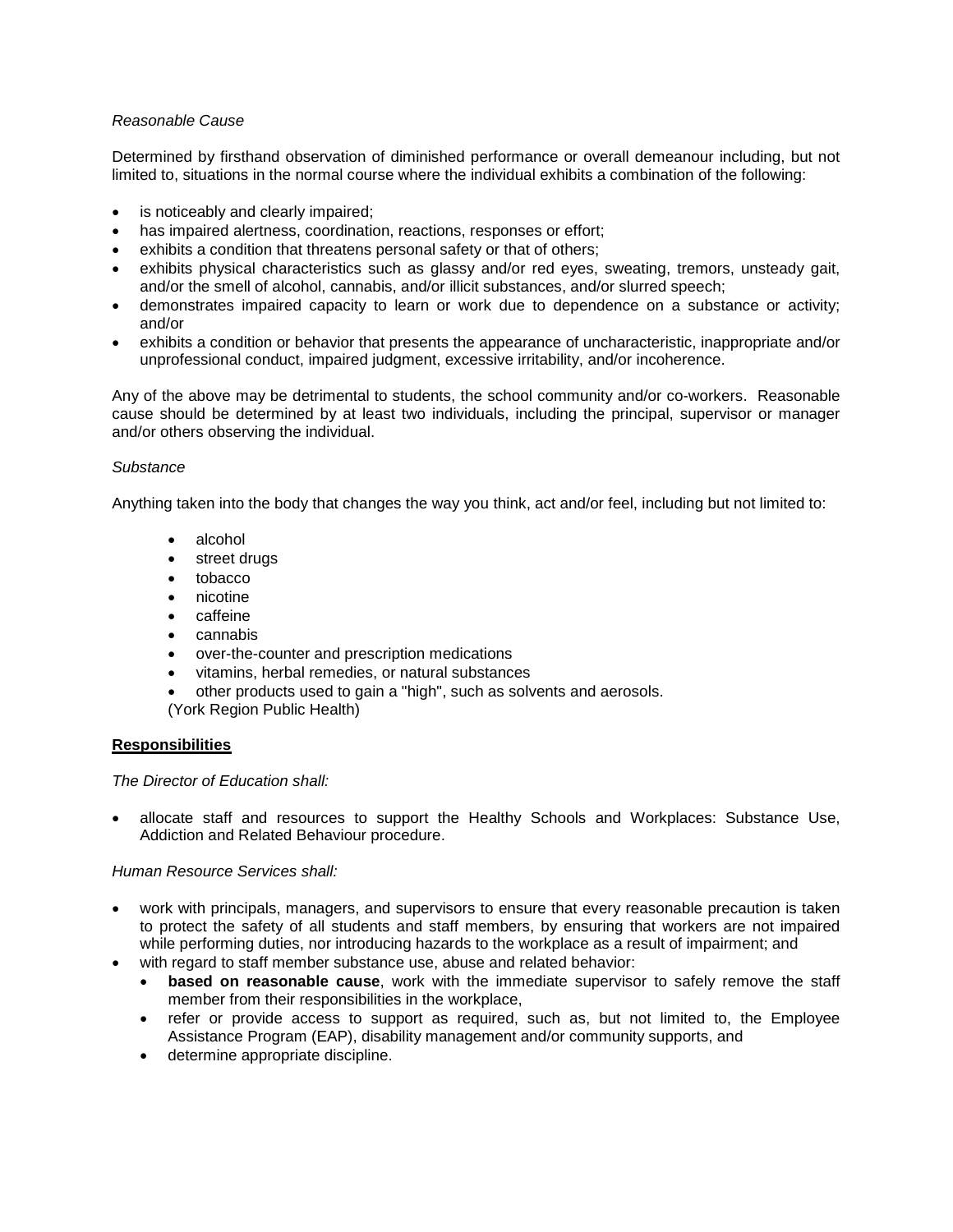*Principals, Managers and Supervisors shall:*

- ensure that all staff members are aware that the use of alcohol, recreational cannabis, or illicit substances, or the abuse of prescriptive drugs, are prohibited during regular working hours, on Board property, at school- or Board-sponsored events while in the direct supervision of students, or while operating any Board vehicles or equipment;
- ensure that students and staff members are aware of and comply with this procedure;
- ensure that all staff members are aware of their responsibilities under Tobacco [and Smoke-Free](http://www.yrdsb.ca/boarddocs/Documents/PP-smokefreeenvironment-461.0.pdf)  [Environment](http://www.yrdsb.ca/boarddocs/Documents/PP-smokefreeenvironment-461.0.pdf) policy and procedure;
- provide students, parents/guardians, staff members and community members with information about addiction or family support programs, as required;
- with regard to staff member substance use, abuse and related behavior, ensure appropriate actions are taken:
	- ensure that every reasonable precaution is taken to protect the safety of all students and staff members, including addressing workplace hazards due to substance-related impairment,
	- **based on reasonable cause**, work with Human Resource Services to safely remove the staff member from their responsibilities in the workplace,
	- contact Human Resource Services to activate the Fit for Duty Protocol, and
	- refer staff members with self-identified substance, addiction and/or related behavioural issues to supports such as, but not limited to, the Employee Assistance Program (EAP), disability management and/or community supports;
	- work with Human Resource Services to determine if disciplinary consequences or corrective actions are required according to the [Staff Progressive Discipline](http://www.yrdsb.ca/boarddocs/Documents/PP-progressivediscipline-577.pdf) policy and procedure; and
- with regard to student substance use, abuse and related behavior:
	- contact the parent(s)/guardian(s) and take appropriate steps, in accordance with Caring and Safe [Schools](http://www.yrdsb.ca/AboutUs/Policy/Documents/668.pdf) policy and procedure,
	- arrange interdisciplinary team meetings as appropriate, and
	- contact the appropriate Children's Aid Society if parent(s)/guardian(s) refuse to access supports.

## *All staff members shall:*

- provide opportunities for students to increase their knowledge, skills, and attitudes about substance use, addiction and related behaviour;
- notify the principal if a student is in possession of or under the influence of alcohol, cannabis, or any illicit substance; and
- participate in interdisciplinary team meetings as requested by the principal.
- not be impaired, use and/or be under the influence, effect, or after-effect of alcohol, recreational or medical cannabis, and/or illicit substances, abuse prescription drugs, or use drug paraphernalia during working hours, on Board property, at school- or Board-sponsored events while in the direct supervision of students, while operating any Board vehicles or equipment, or in personal vehicles while parked on Board property;
- understand and comply with the Tobacco [and Smoke-Free Environment](http://www.yrdsb.ca/boarddocs/Documents/PP-smokefreeenvironment-461.0.pdf) policy and procedure; and
- report to their principal, manager or supervisor if there is reasonable cause to suspect another staff member is under the influence of alcohol, other substances, or demonstrating related behaviour during regular working hours, following appropriate protocols according to the [Ontario Teaching](http://www.otffeo.on.ca/en/wp-content/uploads/sites/2/2013/09/WTT_TPA_policiesbylawsetc.pdf)  [Profession Act.](http://www.otffeo.on.ca/en/wp-content/uploads/sites/2/2013/09/WTT_TPA_policiesbylawsetc.pdf)

## *Students, parents/guardians and community members shall:*

- consider engaging in opportunities to acquire and apply knowledge and skills in addressing substance use, addiction and related behaviour;
- not be impaired, use and/or be under the influence, effect, or after-effect of alcohol, recreational or medical cannabis, and/or illicit substances, abuse prescription drugs, or use drug paraphernalia while on Board property, at school- or Board-sponsored events, or while in the direct supervision of students at school- or Board-sponsored events; and
- understand and comply with the Tobacco [and Smoke-Free Environment](http://www.yrdsb.ca/boarddocs/Documents/PP-smokefreeenvironment-461.0.pdf) policy and procedure.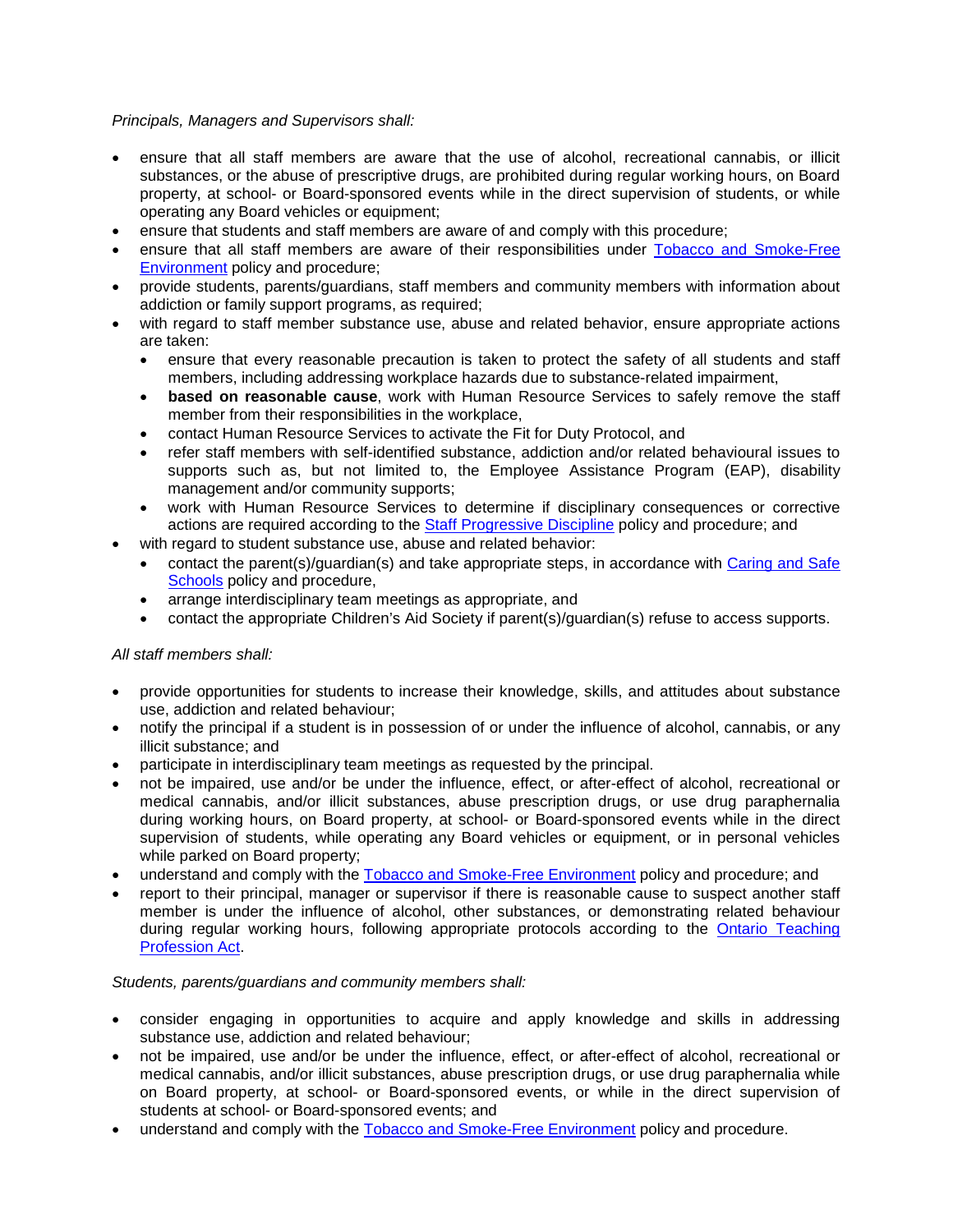## **Related Policies**

[610.0, Reporting Children and Youth in Need of Protection](http://www.yrdsb.ca/boarddocs/Documents/PP-reportingchildrenprotection-610.pdf) [668.0, Caring and Safe Schools](http://www.yrdsb.ca/boarddocs/Documents/PP-review-safecaringandsupportiveschools-668.pdf) 461.0, Tobacco [and Smoke-Free Environment](http://www.yrdsb.ca/boarddocs/Documents/PP-smokefreeenvironment-461.0.pdf)

## **Department**

Education and Community Services Curriculum and Instructional Services Human Resource Services

## **Procedure History**

Replaces Policy #604.0, Substance Abuse Approved 2009 Working Document June 2014 Revised November 2018

It is the expectation of the York Region District School Board that all employees, students and persons invited to or visiting Board property; or partaking/volunteering in Board or school-sponsored events and activities will respect the policies and procedures of the Board. The term "parents" refers to both biological/adoptive parents and guardians in all Board policies and procedures.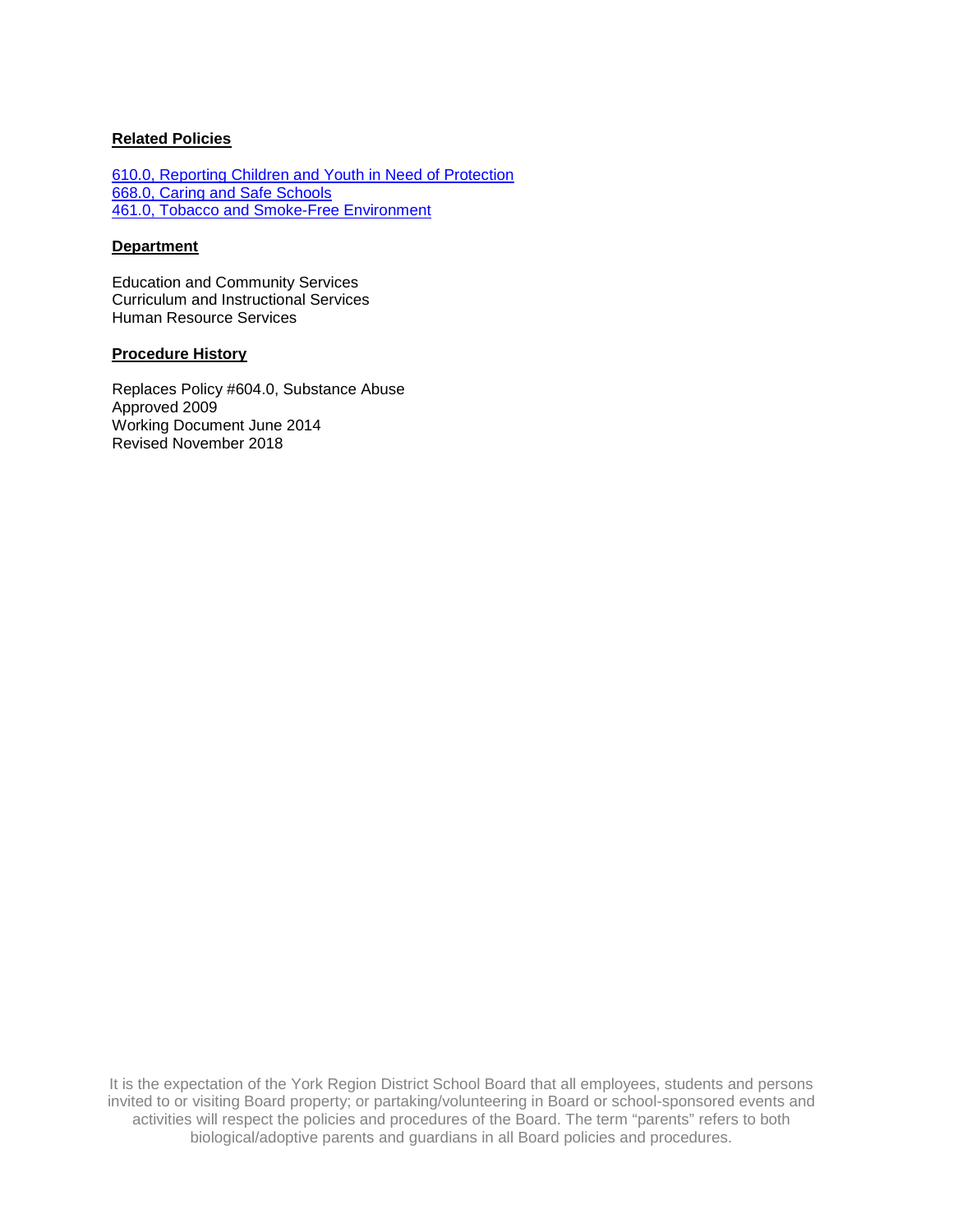

# **Board Procedure #218.2 Healthy Schools and Workplaces: Physical Activity**

The York Region District School Board recognizes that providing students and staff with opportunities to be physically active has a positive effect on their physical, mental, spiritual and social well-being. In particular, physical activity affects achievement, readiness to learn and work, and self-esteem.

## **Application of Procedure**

By promoting healthy physical activity, the Board expands upon the Ministry of Education's commitment to daily physical activity in elementary schools, grades 1-8, and provides a consistent message about physical activity to elementary students. The Board encourages physical activity at all ages and provides opportunities, where appropriate, for all students, staff, parents/guardians, and community members to participate in physical activity and active living.

## **Definitions**

## *Active Living*

Active living is a lifestyle in which physical activity is valued and integrated into daily life. It involves a conscious choice for a balanced way of living that includes a variety of physical activities within daily routines and leisure pursuits.

## *Active and Safe Routes to School/Work*

[Active and Safe Routes to School/Work](http://www.saferoutestoschool.ca/) is a collaborative program designed to mobilize students, staff and community members to make active travel safer and more convenient.

## *Active Travel*

Active travel is the use of any form of self-propelled transportation, including, but not limited to walking, cycling, in-line skating, using a wheelchair, or riding a skateboard or scooter.

## *Daily Physical Activity*

Daily physical activity is a minimum of 20 minutes of sustained moderate to vigorous physical activity each school day (Policy/Program Memorandum No. 138, Daily Physical Activity in Elementary Schools, Grades 1-8).

## *Physical Activity*

Physical activity is movement that increases heart rate and breathing. Physical activity includes exercise as well as other activities like active travel, walking, active games, dance, aquatics, sports, and fitness and recreational activities. Health Canada recommends that adults engage in at least 150 minutes of moderate to vigorous physical activity, each week and that children and youth engage in at least 60 minutes of moderate to vigorous physical activity per day.

## *Physical Literacy*

Individuals who are physically literate move with confidence in a wide variety of physical activities that benefit the development of the whole person (Physical and Health Education Canada).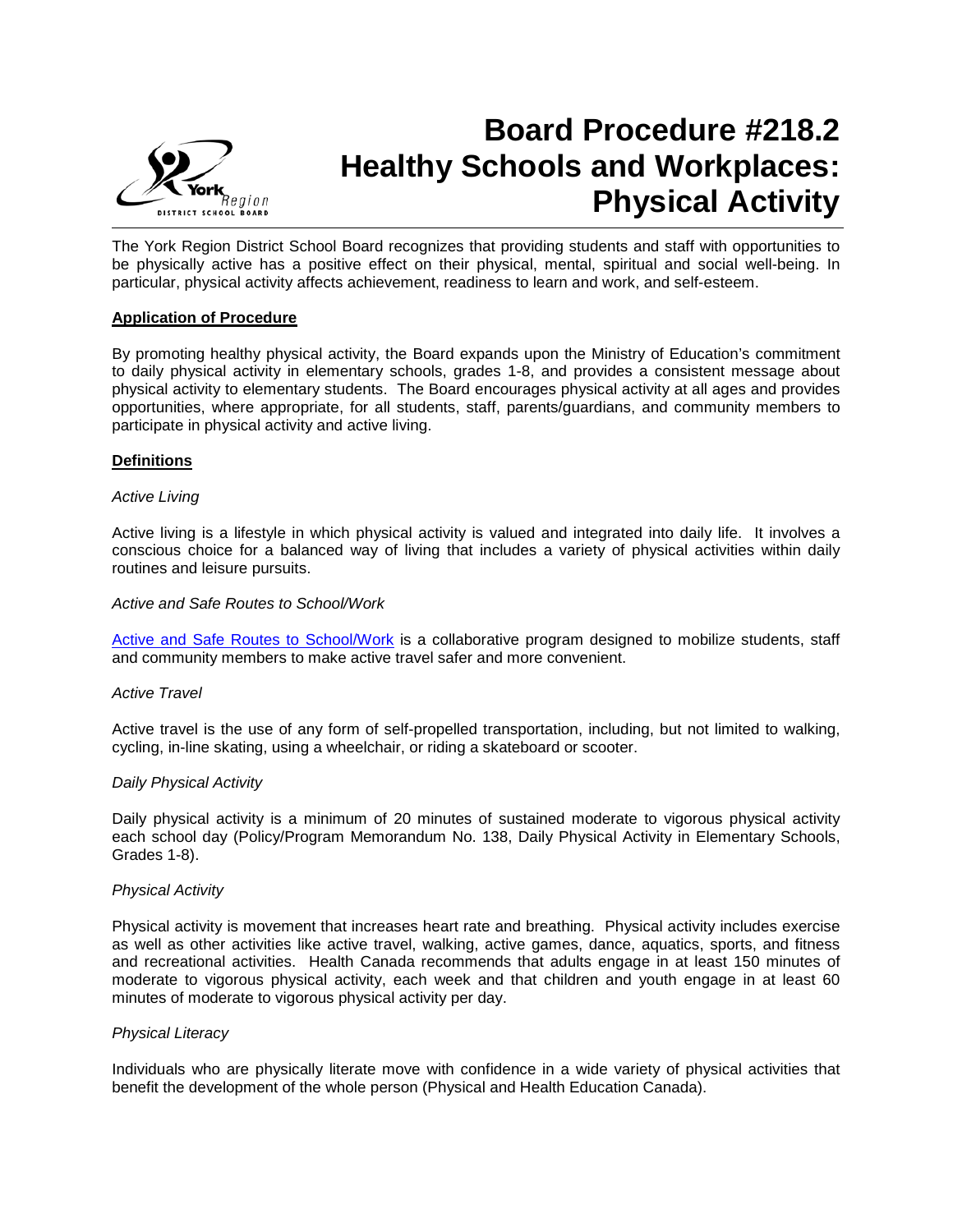## **Responsibilities**

*The Director of Education shall:*

• allocate staff and resources to support the Healthy Schools and Workplaces: Physical Activity procedure.

## *Principals, Managers and Supervisors shall:*

- ensure that the expectations of the [Ontario Health and Physical Education Curriculum](http://www.edu.gov.on.ca/eng/curriculum/) are met;
- comply with [Ministry of Education requirements](http://www.edu.gov.on.ca/extra/eng/ppm/138.html) regarding daily physical activity where applicable;
- in secondary schools and workplaces, offer diverse forms of physical health and education courses, where numbers warrant, such as, but not limited to, dance, yoga and weight training, that encourage student and staff member engagement, confidence and skill-building;
- provide leadership and learning opportunities to students, staff, parents/guardians and school councils that promote active living and implement physical activity;
- establish collaborative partnerships with stakeholders to comprehensively support physical activity;
- communicate with staff members, parents/guardians and students about programs available to support families with physical activity;
- initiate, support and monitor the **active and safe routes to school/work program**;
- collaborate with regional, municipal and community partners, Planning Services and Plant Services to plan for active travelers to safely arrive on Board property;
- when planning school facility renovations, collaborate with Planning Services and Plant Services to consider developing outdoor space that promotes physical activity and active play; and
- encourage the use of active travel among students, staff members, parents/guardians, school councils and community members.

## *School staff members shall:*

- provide opportunities for students to increase their knowledge, skills and attitudes about physical activity;
- facilitate a minimum of 20 minutes of daily physical activity during the elementary school day; and
- ensure that students' right to daily physical activity is not compromised.

## *Planning Services and Plant Services shall:*

- collaborate with regional and municipal partners, staff members and other members of the community to plan for active travelers to safely arrive on Board property; and
- consider developing outdoor space that promotes physical activity and active play.

## *All staff members shall:*

- encourage the use of active travel among staff members and students; and
- recognize that voluntary participation in recreational or fitness activities on personal time during breaks, lunch, and after regular working hours is considered outside the scope of employment and that WSIB benefits would not be applicable in the event of an injury.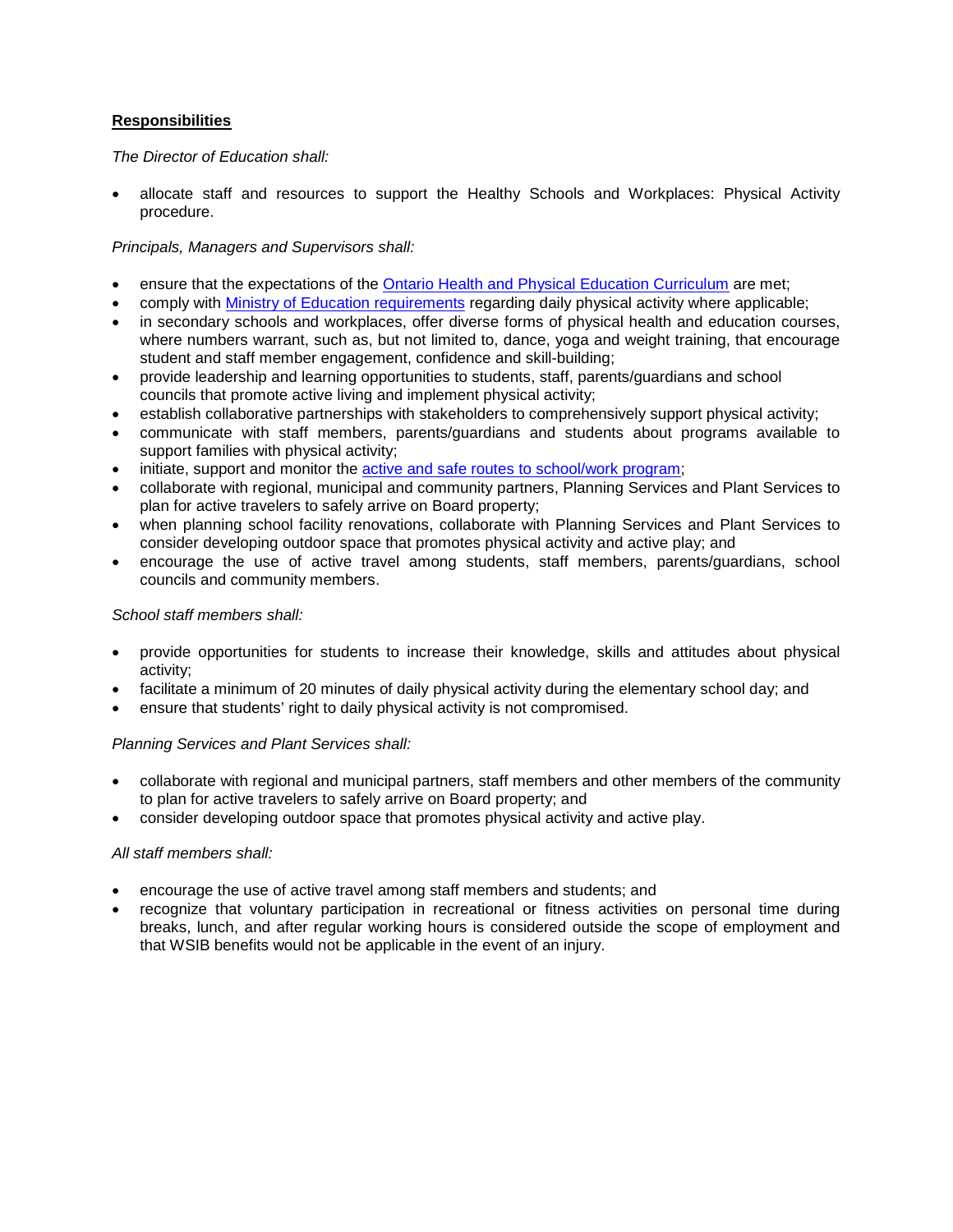## *Students, parents/guardians and community members shall:*

- make efforts to understand the value of healthy and active living and consider taking advantage of opportunities to;
	- live actively, and to acquire and apply knowledge and skills that develop and sustain physical activity, and
	- use active travel to and from school and work where possible.

## **Department**

Curriculum and Instructional Services Human Resource Services

## **Procedure History**

Working Document June 2014 Revised January 2016

It is the expectation of the York Region District School Board that all employees, students and persons invited to or visiting Board property; or partaking/volunteering in Board or school-sponsored events and activities will respect the policies and procedures of the Board. The term "parents" refers to both biological/adoptive parents and guardians in all Board policies and procedures.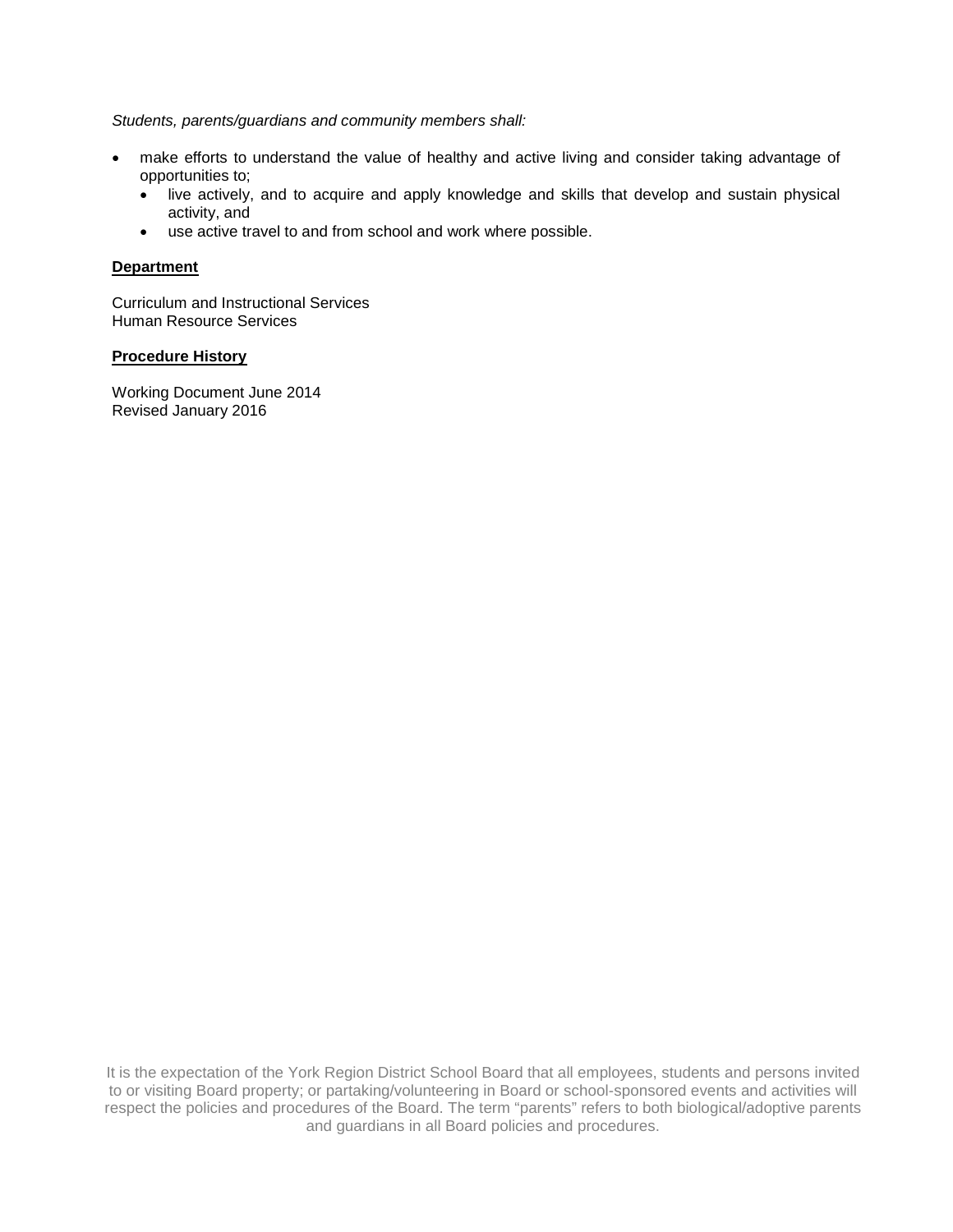

# **Board Procedure #218.3 Healthy Schools and Workplaces: Healthy Eating**

The York Region District School Board recognizes that reinforcing healthy eating habits can have a positive impact on physical, mental, spiritual, and social well-being. In particular, healthy eating and hydration can have an effect on achievement, readiness to learn and work, behaviour and self-esteem, and can reduce the risk for chronic diseases.

## **Application of Procedure**

By promoting healthy eating and supporting a healthy school nutrition environment, the Board is supporting the [Ministry of Education School Food and Beverage Policy,](http://www.edu.gov.on.ca/eng/healthyschools/policy.html) and [Ontario Regulation 200/08](http://www.e-laws.gov.on.ca/html/regs/english/elaws_regs_080200_e.htm)  [Trans Fat Standards.](http://www.e-laws.gov.on.ca/html/regs/english/elaws_regs_080200_e.htm)

## **Definitions**

## *Health Literacy*

Health literacy involves the development of skills needed to get, understand and use information to make good decisions about healthy living (Adapted from Canadian Public Health Association, 2013).

## *Healthy Eating*

Healthy eating includes the enjoyment of a variety of foods from each of the four food groups from [Canada's Food Guide](http://www.hc-sc.gc.ca/fn-an/food-guide-aliment/index-eng.php) and respect of one's hunger and satiety cues. Healthy eating is determined over time as people experience fluctuations in appetite and food and beverage intake for many reasons. It is the overall pattern of foods eaten over time and not any one food or meal that determines if eating behaviours are healthy [\(Nutrition Tools for Schools\)](http://www.nutritiontoolsforschools.ca/).

## *Healthy Eating Environment in Schools and Workplaces*

A school or workplace with a healthy eating environment is one that promotes and supports healthy eating for students and staff members through words and actions. The goal is to ensure consistency between lessons and the active and passive nutrition messages provided in the school environment. There is commitment to a culture of healthy eating.

## *Hydration*

Hydration refers to adequate consumption of fluids, particularly water, to replenish the body's fluid balance throughout the day. Dehydration, the depletion of a body's fluid supply, can lead to tiredness, lack of focus, illness, or more severe health conditions. Maintaining adequate hydration throughout the day can help to maintain physical and mental health. The amount of water that a person needs to drink every day varies for each person and under certain environmental conditions.

## **Responsibilities**

## *The Director of Education shall:*

• allocate staff and resources to support the Healthy Schools and Workplaces: Healthy Eating procedure.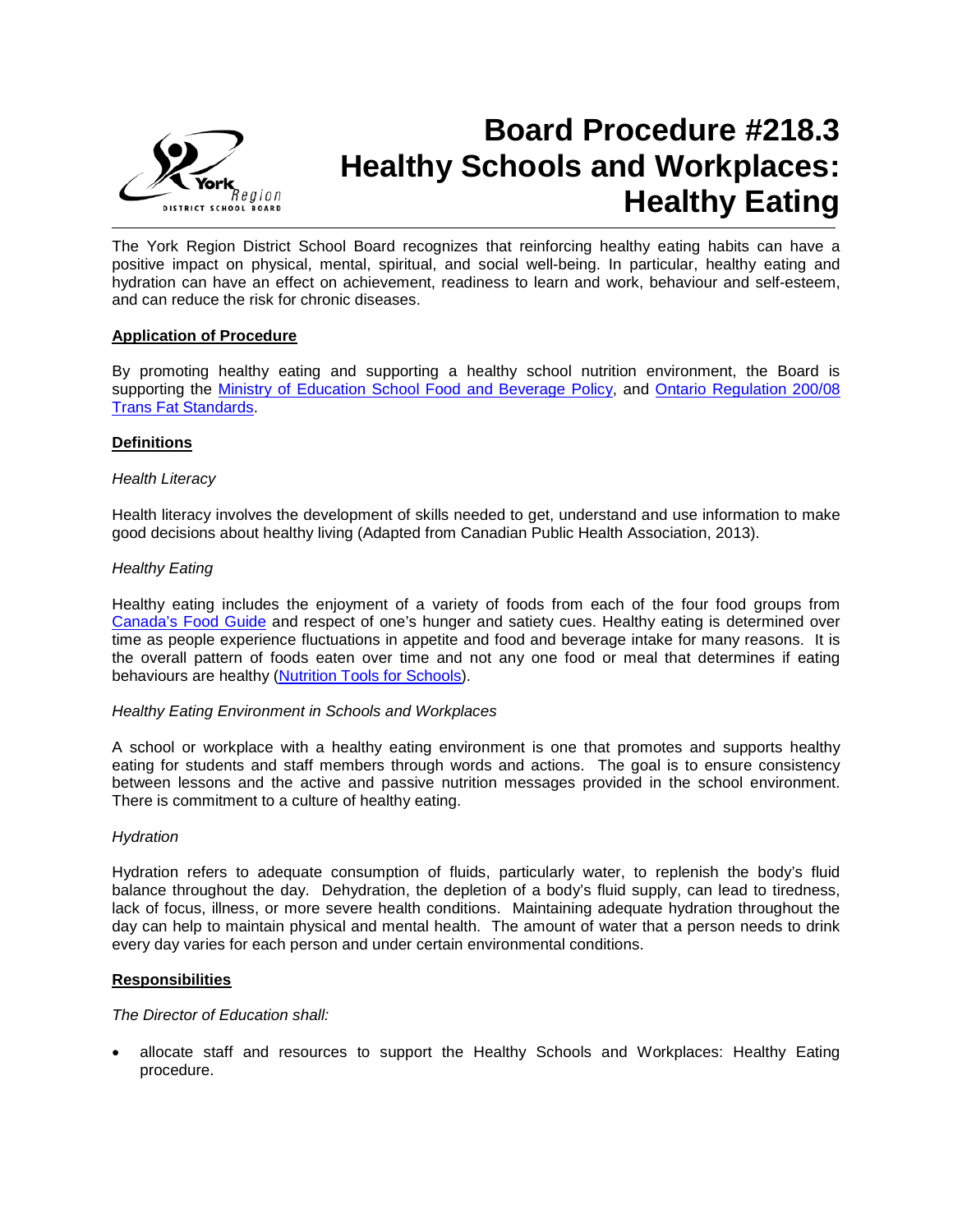## *Principals, Managers, and Supervisors shall:*

- provide leadership and learning opportunities to students, staff members, parents/guardians and school councils to support a healthy eating environment in schools and workplaces;
- establish collaborative partnerships with stakeholders to comprehensively address healthy eating and hydration;
- encourage staff members and students to maintain proper hydration in all weather conditions in accordance with recommendations from the [Extreme Hot and Cold Weather and UV Protection](http://www.yrdsb.ca/Programs/Healthy/Documents/GL-extremeweather-152.pdf)  [Guideline;](http://www.yrdsb.ca/Programs/Healthy/Documents/GL-extremeweather-152.pdf) and
- communicate with parents/guardians, staff members and students about programs available to support families with healthy eating and hydration.

## *School staff members shall:*

- provide opportunities for students to increase their knowledge, skills and attitudes about healthy eating and hydration;
- encourage parents/guardians and students to pack healthy lunches and snacks, and provide nutrition information in school communications; and
- consider [Ministry of Education recommendations](http://www.edu.gov.on.ca/extra/eng/ppm/150.html) before offering food or beverages to students as a reward or incentive.

## *All staff members shall:*

- encourage healthy eating and hydration among staff members and students;
- encourage the use of reusable containers according to the [Reusable Beverage Containers](http://www.yrdsb.ca/boarddocs/Documents/POL-environment-235.pdf) procedure; and
- consider including healthy food and beverage choices according to [Canada's Food Guide](http://www.hc-sc.gc.ca/fn-an/food-guide-aliment/index-eng.php) when providing food and beverages for participants at meetings and events.

## *Students, parents, and community members shall:*

- consider taking opportunities to acquire and apply knowledge and skills that develop and sustain healthy eating and hydration in their home, community, and throughout the learning environment; and
- encourage the use of reusable containers according to the [Reusable Beverage Containers](http://www.yrdsb.ca/boarddocs/Documents/POL-environment-235.pdf) procedure.

## **Related Policies**

[Board Policy #135.0, Food Services](http://www.yrdsb.ca/boarddocs/Documents/POL-foodservices-135.pdf) [Board Policy and Procedure #661.0, Anaphylactic Reactions](http://www.yrdsb.ca/boarddocs/Documents/PP-anaphylacticreactions-661.pdf) Board [Policy #235.0, Environmental Responsibility](http://www.yrdsb.ca/boarddocs/Documents/POL-environment-235.pdf)

## **Department**

Curriculum and Instructional Services Human Resource Services

## **Procedure History**

Working Document June 2014 Revised January 2016

It is the expectation of the York Region District School Board that all employees, students and persons invited to or visiting Board property; or partaking/volunteering in Board or school-sponsored events and activities will respect the policies and procedures of the Board. The term "parents" refers to both biological/adoptive parents and guardians in all Board policies and procedures.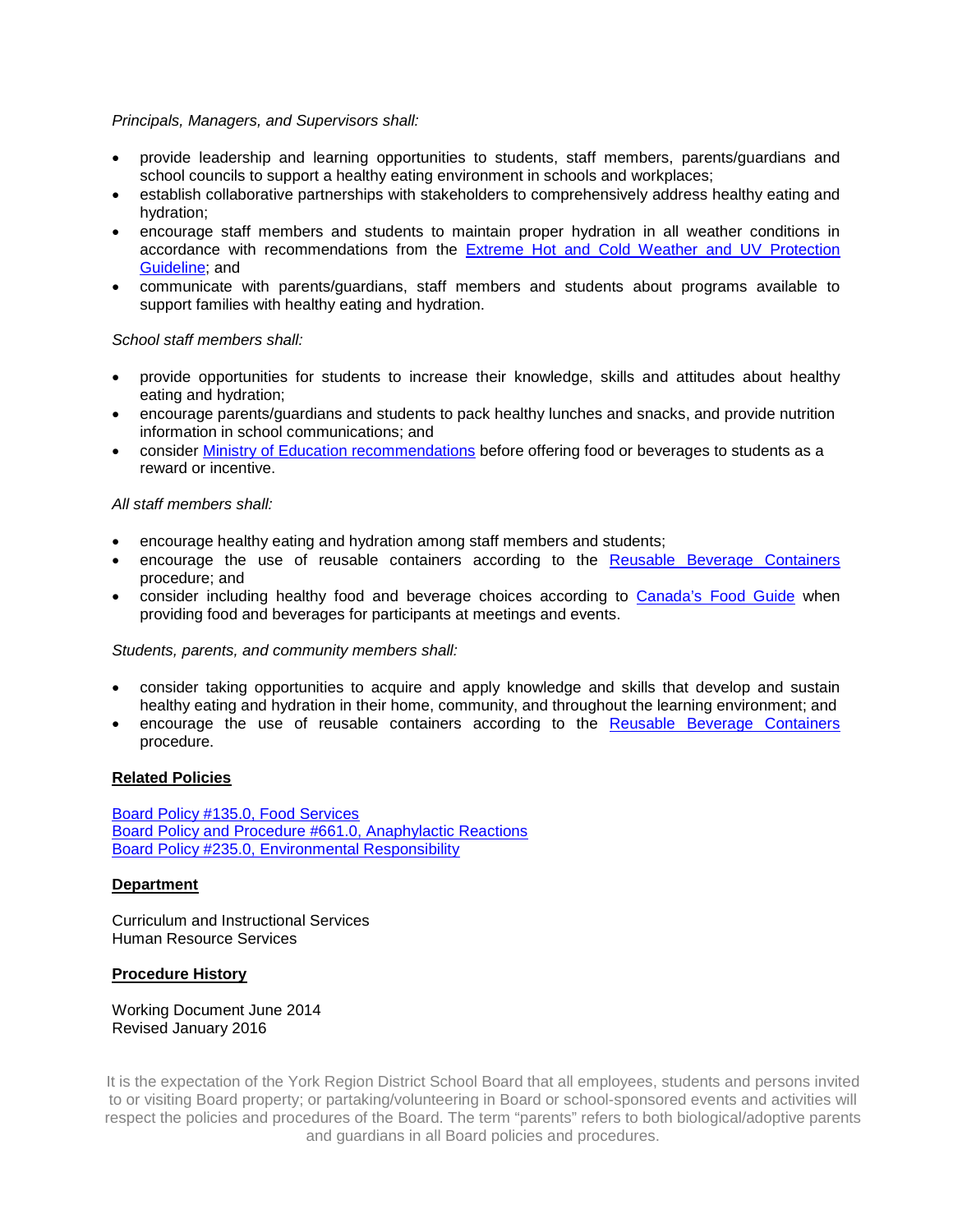

# **Board Procedure #218.4 Healthy Schools and Workplaces: Mental Health**

The York Region District School Board recognizes that mentally healthy students and staff members contribute to healthy learning and working environments. In particular, supporting individuals to be mentally healthy through raising awareness, reducing stigma in self and others, and coordinating and integrating programs, services and training opportunities enhances learning and working achievement, learning readiness, self-esteem and individual resiliency.

## **Definitions**

## *Mental Illness*

Mental illness has a serious impact on a person's ability to function over a long period time, different from short-term, normal reactions to difficult situations. Depending on the illness, a person may have a serious disturbance in thinking, mood or behavior. They may not be able to cope with the simplest aspects of everyday life and may need help in regaining balance in their lives (Health Canada).

## **Responsibilities**

*The Director of Education shall:*

• allocate staff and resources to support the Healthy Schools and Workplaces: Mental Health procedure.

## *Principals, Managers, and Supervisors shall:*

- provide leadership and learning opportunities for students, staff members, parents/guardians, and school councils to promote mental health literacy and reduce stigma;
- follow the [Student Threat Assessment and Intervention Protocol](http://www.yrdsb.ca/programs/safeschools/documents/threatassessmentprotocol.pdf) as required;
- support students struggling with mental health challenges to seek appropriate individual assistance and/or short-term counseling, such as, but not limited to, by the guidance department, school social workers, school psychologists or psychological associates, community agencies or other appropriate supports;
- arrange an in-school team meeting to develop plans to help any student facing mental health challenges, if necessary;
- support staff members struggling with mental health challenges to seek appropriate individual assistance and/or short-term counseling, such as, but not limited to, by referring to Employee Assistance Program (EAP), Disability Management or community agencies; and
- provide parents/guardians and students with information about programs available to support students and their families with mental health through school communications.

## *School staff members shall:*

- provide opportunities to reduce stigma by promoting mental health literacy among students and staff members;
- using professional judgment, discuss with the principal, when appropriate, concerns about a student or staff member's mental health and well-being; and
- participate in in-school team meetings as requested by the principal.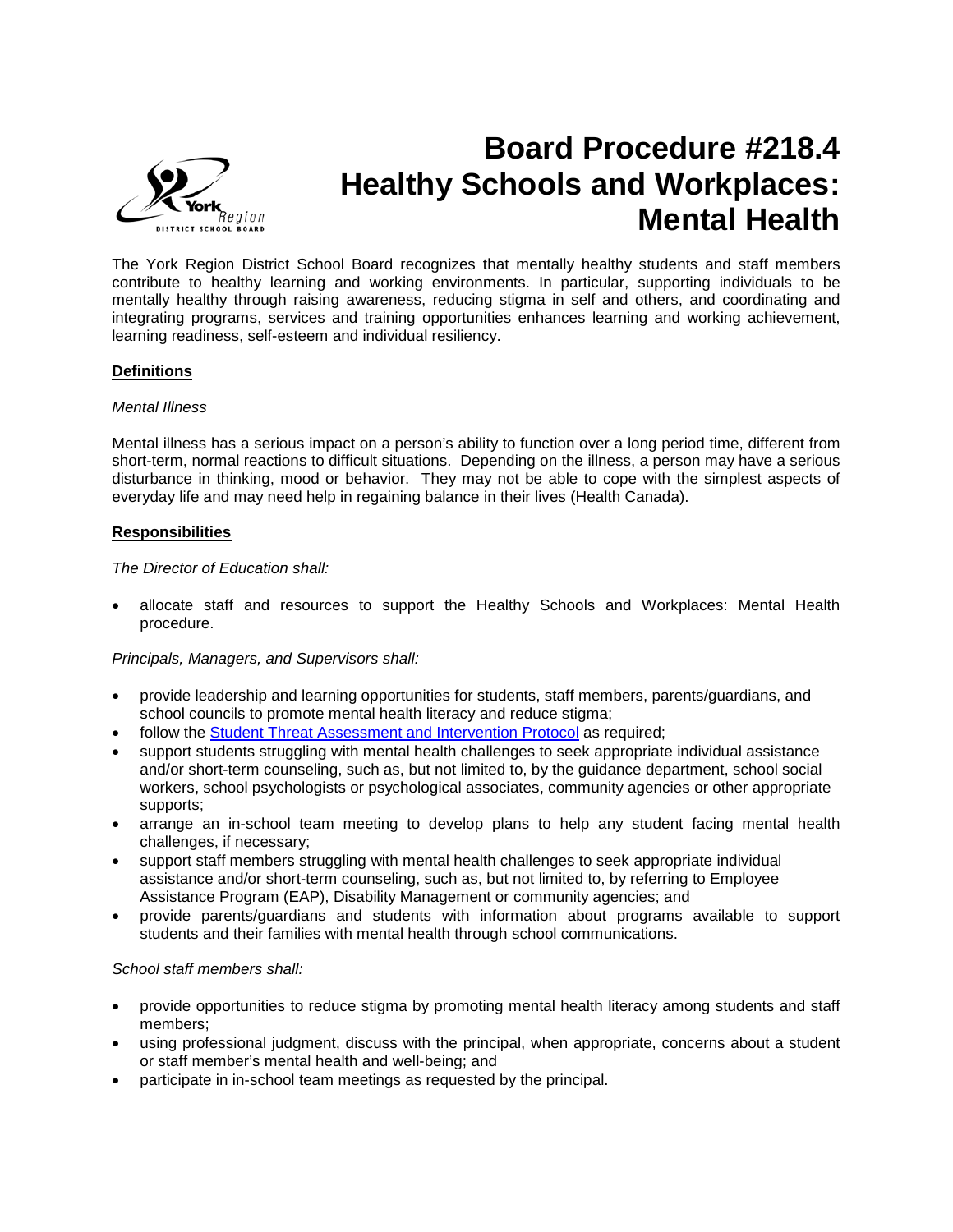## *All staff members shall:*

- be aware of and honour the principles of the [Charter of Rights: Mental Health and Well-Being](http://www.opsba.org/index.php?q=system/files/CC%26YMH_CharterOfRights_EN.pdf) and the [Standard for Psychological Health and Safety in the Workplace;](http://shop.csa.ca/en/canada/occupational-health-and-safety-management/cancsa-z1003-13bnq-9700-8032013/invt/z10032013/?utm_source=redirect&utm_medium=vanity&utm_content=folder&utm_campaign=z1003)
- seek appropriate support for personal mental health challenges as necessary.

*Students, parents, and community members shall:*

- be aware of and honour the principles of the [Charter of Rights: Mental Health and Well-Being;](http://www.opsba.org/index.php?q=system/files/CC%26YMH_CharterOfRights_EN.pdf) and
- consider taking opportunities to acquire and apply knowledge and skills that develop and sustain mental health in their home, community, and throughout the learning environment.

## **Department**

Education and Community Services Curriculum and Instructional Services Human Resource Services

## **Procedure History**

Working Document June 2014 Revised January 2016

It is the expectation of the York Region District School Board that all employees, students and persons invited to or visiting Board property; or partaking/volunteering in Board or school-sponsored events and activities will respect the policies and procedures of the Board. The term "parents" refers to both biological/adoptive parents and guardians in all Board policies and procedures.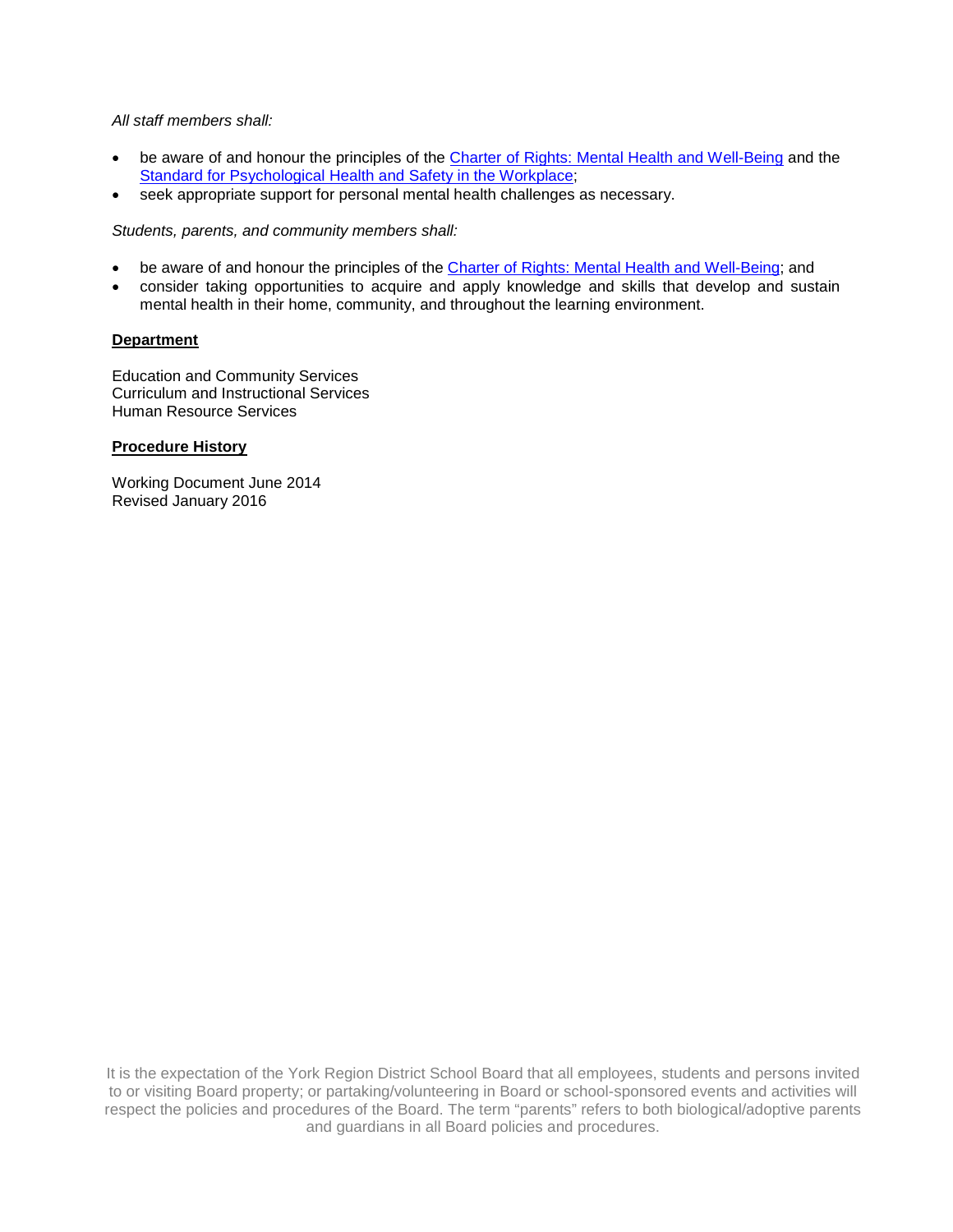

## **Board Procedure #218.5 Healthy Schools and Workplaces: Disability Management Program – Staff**

The York Region District School Board is committed to accommodating staff members with disabilities within the workplace, consistent with the principles of independence, dignity, integration and equality of opportunity. The Board strives to prevent discrimination against persons with disabilities and recognizes that staff members with disabilities have a right to privacy and to accommodation, in keeping with current legislation.

## **Application**

The Healthy Schools and Workplaces: Disability Management Program procedure outlines the process for:

- identifying staff members who enter into the disability management program;
- creating individual workplace accommodation plans;
- creating return to work plans; and
- supporting the application of any income protection benefits.

## **Definitions**

## *Consent to Obtain and Release Information*

Signature of staff member allows case manager to obtain and release medical information when required.

## *Disability*

As per the [Ontario Human Rights Code,](http://www.e-laws.gov.on.ca/html/statutes/english/elaws_statutes_90h19_e.htm) a disability is defined as any of the following:

- Any degree of physical disability, infirmity, malformation or disfigurement that is caused by bodily injury, birth defect or illness, including, but not limited to, diabetes, mellitus, epilepsy, a brain injury, any degree of paralysis, amputation, lack of physical co-ordination, blindness or visual impediment, deafness or hearing impediment, muteness or speech impediment, or physical reliance on a guide dog or other animal or on a wheelchair or other remedial appliance or device.
- A condition of mental impairment or a developmental disability.
- A learning disability or a dysfunction in one or more of the processes involved in understanding or using symbols or spoken language.
- A mental disorder.
- An injury or disability for which benefits were claimed or received under the Workplace Safety and Insurance Act.

## *Disability Management File*

An individual's file which contains confidential medical documentation related to an employee's disability. This file is kept separate from their personnel file and is secured within the Disability Management area.

## *Employee Emergency Response Plan*

A plan to ensure the safety of a staff member(s) with a disability in the case of an emergency within the school/building.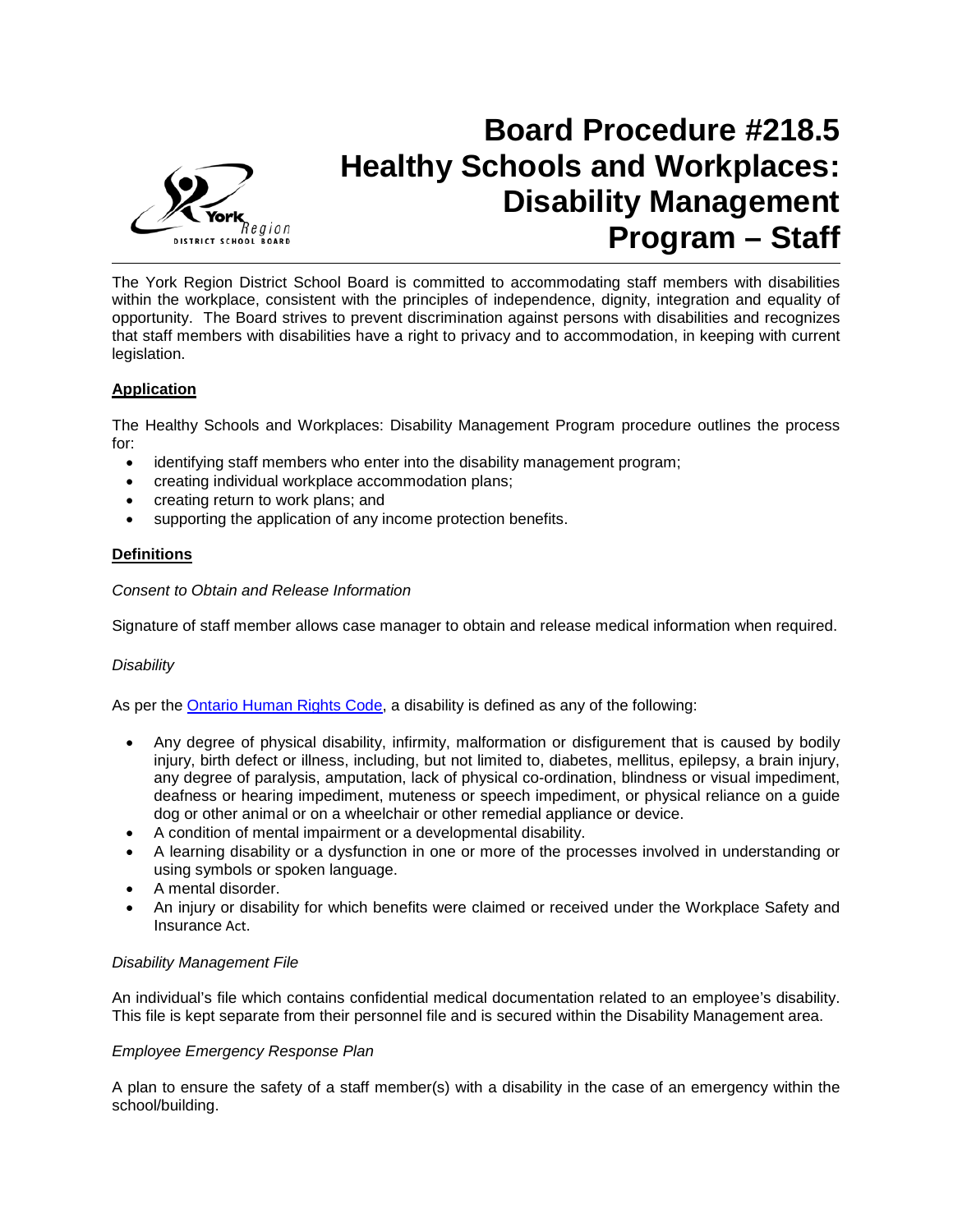## *Employment Insurance Sick Leave Benefits*

Sick leave income replacement benefits provided to eligible employees through Service Canada.

#### *Functional Abilities Evaluation*

An objective assessment of a staff member's functional capabilities. The evaluation involves a standard set of tests to assess level of function. The information assists in identifying where potential barriers or gaps exist between the functional demands of the job and the staff member's capabilities.

#### *Functional Abilities Report*

This form is to be completed by the staff member's treating health care specialist(s) providing information related to the staff member's physical and cognitive abilities, and the date the employee will be reassessed.

#### *Independent Medical Evaluation*

A medical evaluation of a staff member provided by a third party, who has not treated or previously seen the individual. There is no doctor-patient relationship.

#### *Long-Term Disability Benefits*

Staff member is paid income replacement benefit when disabled from working in accordance with the applicable Long-Term Disability policy.

#### *Medical File Review*

An independent medical review of the staff member's file provided by a third party, who has not treated or previously seen the individual. There is no doctor-patient relationship.

#### *Notice of Prolonged Absence Report*

Report required by the Long-Term Disability (LTD) carrier as part of the LTD plan. Notifies the Ontario Teachers' Insurance Plan (OTIP) and the applicable federation/union when an employee has been absent for a set period of time.

#### *Return to Work Plan*

An individual plan developed to support the employee in returning to work after a long-term absence. This may or may not include an accommodation plan.

#### *Short-Term Sick Leave and Disability Plan*

Days provided for personal illness reasons for short-term disability leave as per the applicable collective agreement or Board policy.

#### *Sick Leave*

Days provided for personal illness reasons as per the applicable collective agreement or Board policy.

#### *Workplace Accommodation Plan:*

A workplace accommodation plan includes an adaptation or adjustment that enables a staff member with a disability to perform the essential duties of their job. There is a duty to accommodate on the part of the employer, short of undue hardship, to provide reasonable accommodation for the employee with a disability as defined by the Ontario Human Rights Code.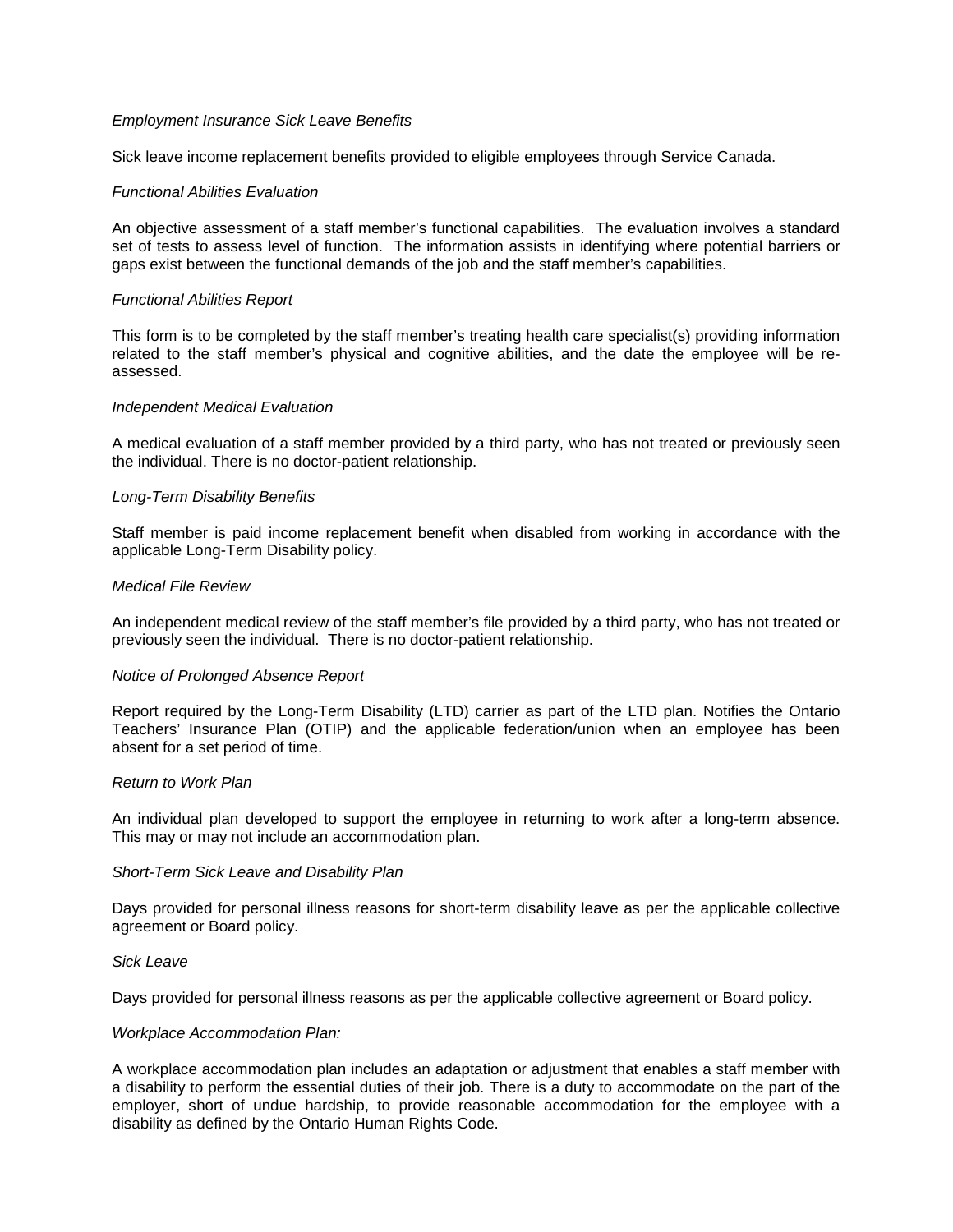This includes:

- a review of the current functional abilities of the staff member with a disability, as outlined and supported by suitable medical documentation;
- a process that respects the dignity and confidentiality of the employee with a disability;
- an individualized, case by case approach, in attempting to meet the restrictions and limitations of the employee with a disability; and
- a collaborative, problem-solving process.

## **Responsibilities**

## *The Director of Education shall:*

• allocate staff and resources to support the Healthy Schools and Workplaces: Disability Management Program procedure.

## *Disability Management Support Team members shall:*

- identify staff members who have been absent from work for 15 consecutive days or longer;
- create the Notice of Prolonged Absence (NPA) Report form to contact absent staff members and outline the disability management services available;
- provide federations/unions with NPA for their members;
- provide staff members with a Functional Abilities Report to be completed by their health care provider(s);
- review medical documentation to determine next steps, including, but not limited to;
	- transferring the file to a case manager where a workplace accommodation is required,
	- scheduling a follow-up consultation in cases where a follow-up medical appointment is required,
	- advising the principal, manager or supervisors of the duration of work absence, return to work date or required accommodations, and
	- providing the staff member with information related to income replacement benefits, including sick leave and short-term disability leave benefits, long-term disability benefits and employment insurance sick leave benefits;
- recording all contact with staff members in accordance with appropriate Board protocol;
- store medical documentation in the staff member's disability management file;
- except as required by law, ensure that no medical information is shared with any person other than Disability Management Team members who are required to know in order to support the staff member;
- ensure that disability management files are stored and destroyed in accordance with the Board's records management procedures; and
- authorize payment for the Functional Abilities Report.

## *Case Managers shall:*

- receive disability management files from the support team;
- contact the staff member to support with the development of a workplace accommodation plan and/or a return to work plan;
- support the staff member throughout the process by providing appropriate resources;
- communicate with the staff member's health care provider(s), where applicable, to better understand any potential barriers the staff member may face in the workplace;
- ensure that the staff member's principal, manager, supervisor and union/federation representatives, where applicable, are aware of the workplace accommodation plan or return to work plan;
- document all communications and workplace accommodation/return to work plans including follow up meetings/review dates in accordance with Board protocol;
- indicate in the workplace accommodation/return to work plan if an Employee Emergency Response [Plan](https://bww.yrdsb.ca/boarddocs/Documents/SD-WorkplaceEmergencyResponsePlan.pdf) is required;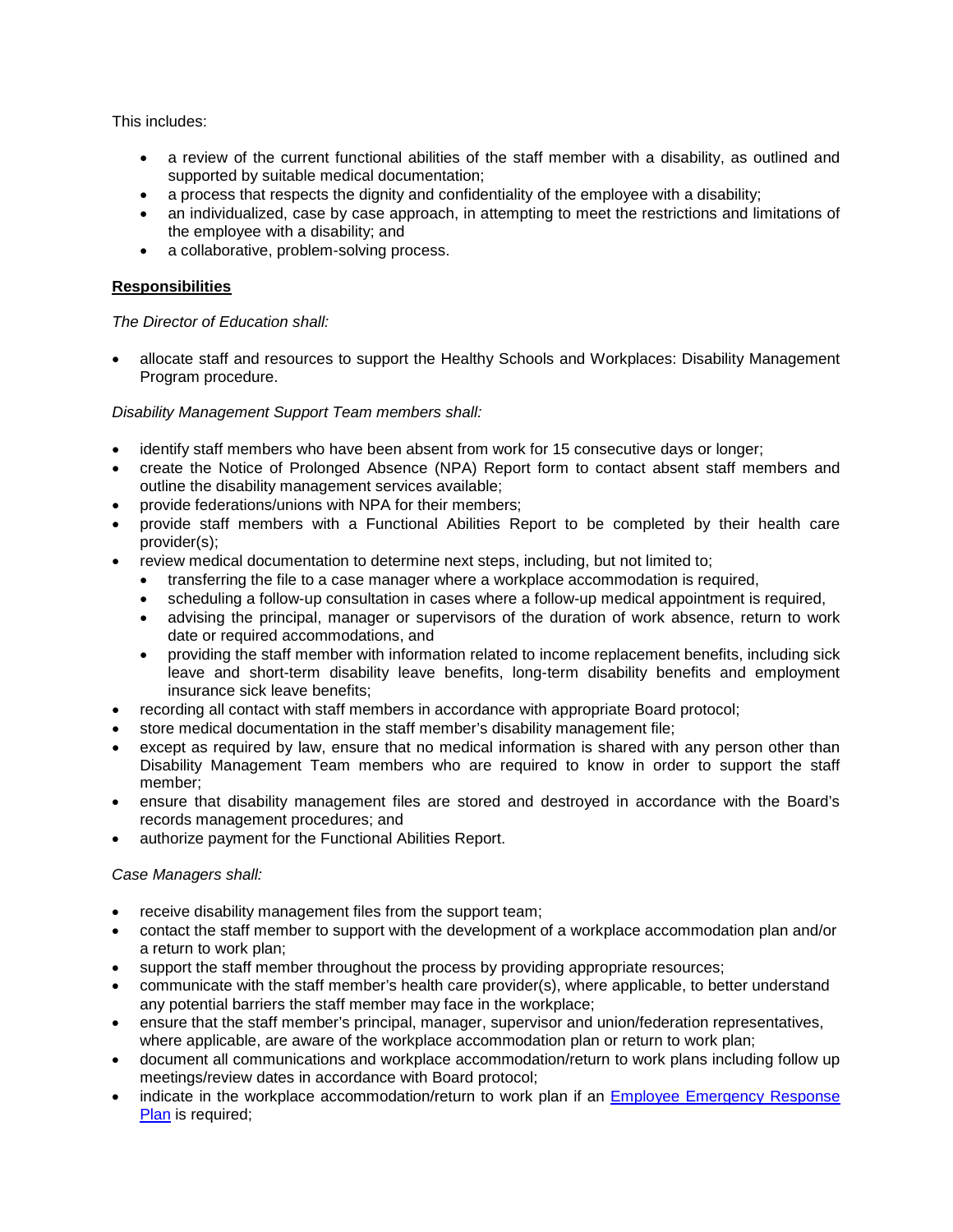- ensure the Employee Emergency Response Plan takes into consideration the individual's accessibility needs;
- store medical documentation in staff member's disability management file;
- except as required by law, ensure that no medical information is shared with any person other than Disability Management Team members;
- make a referral for an independent medical evaluation, functional abilities evaluation or medical file review when medical information is complex, controversial or, in extenuating circumstances, to assist the Board in determining if an accommodation can be achieved and if so, how this accommodation can be made;
- obtain staff member consent to release personal medical information if required;
- liaise with external service providers including, but not limited to, long-term disability carriers for all staff plans;
- provide the staff member with information related to income replacement benefits including sick leave and short-term disability leave benefits, long-term disability benefits and employment insurance sick leave benefits;
- notify staff members when submitted medical documentation is not satisfactory to the Board to support the use of sick leave and/or short-term sick leave; and
- ensure that the disability management procedure and related supporting documentation reflect Board and legislative requirements.

## *Superintendents shall:*

• support principals, managers and supervisors when implementing a workplace accommodation or return to work plan.

#### *Principals, Managers and Supervisors shall:*

- ensure staff members are aware that the Board is supportive of accommodating disabilities in the workplace;
- refer staff members who request a workplace accommodation to the Disability Management Team;
- participate in the development of a workplace accommodation plan or return to work plan with the Disability Management Team;
- make arrangements for required supports identified in the workplace accommodation/return to work plan;
- follow up with staff members who have workplace accommodation/return to work plans to ensure that their plan has been implemented appropriately and is meeting their needs;
- address challenges with the implementation of workplace accommodation/return to work plans;
- ensure that other staff members are aware of their role in supporting their colleagues if applicable;
- ensure that workplace accommodation/return to work plans are only shared with those needing to know;
- provide the workplace accommodation/return to work plan to any new principal, manager or supervisor to whom the staff member directly reports;
- understand that only functional or cognitive limitations may be shared with appropriate staff members and that specific details about medical conditions, if known, are confidential;
- ensure any medical information the staff member discloses to you is kept strictly confidential;
- ensure that no medical documentation is stored in the staff member's school/department file;
- with the staff members, complete an **Employee Emergency Response Plan** if required; and
- provide general education to all staff members on the importance of supporting staff who may be involved in the disability management program.

## *Unions/Federations shall:*

• cooperate in the development of a workplace accommodation plan or return to work plan, where applicable.